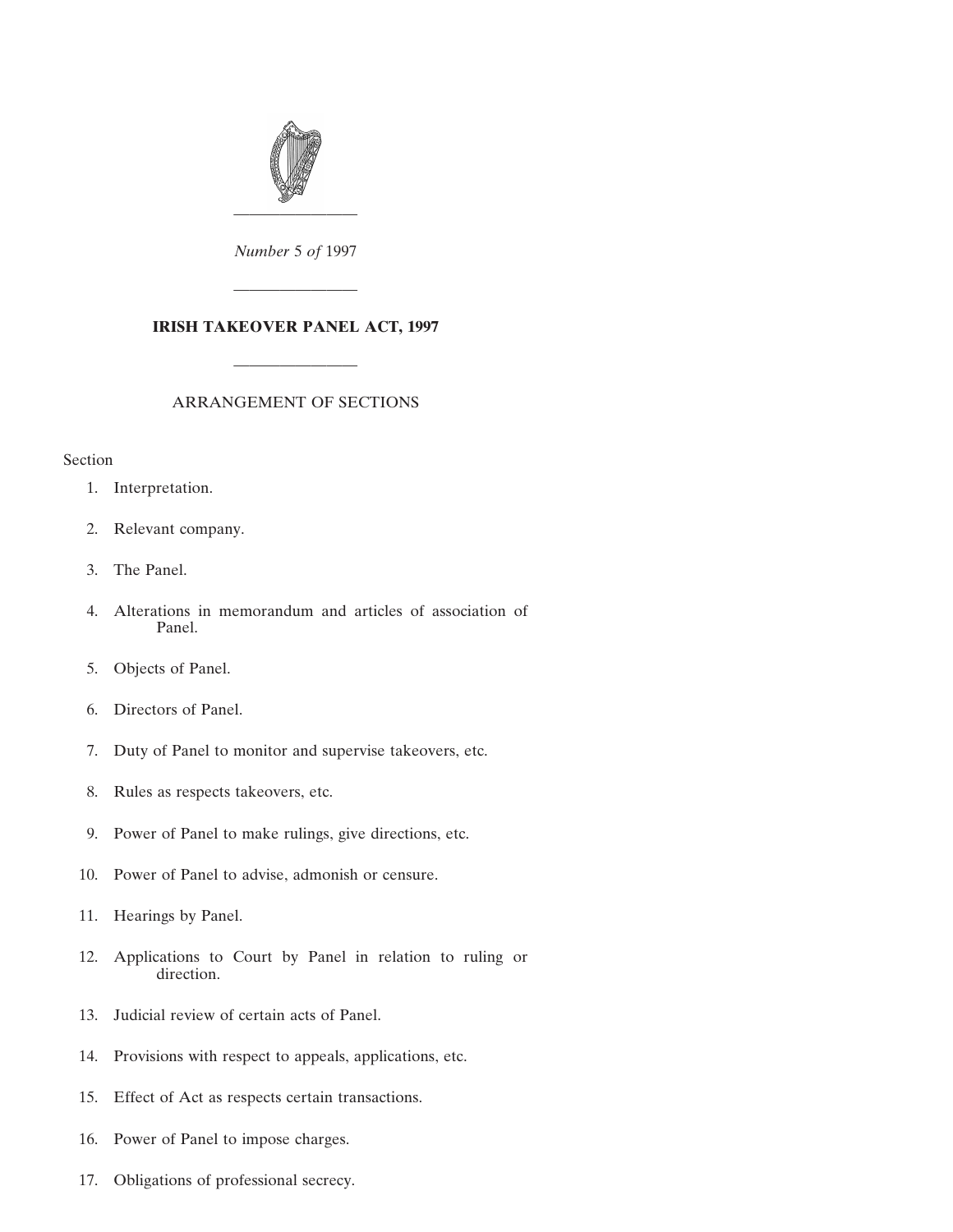Section

- [18. Saving for privileged information.](#page-19-0)
- [19. Annual report.](#page-19-0)
- [20. Liability of Panel for acts, omissions, etc.](#page-19-0)
- [21. Panel may request certain reports to be furnished to it.](#page-20-0)
- [22. Regulations.](#page-20-0)
- [23. Judicial notice to be taken of seal of Panel.](#page-21-0)
- [24. Service of notices.](#page-21-0)
- [25. Penalties and proceedings.](#page-21-0)
- [26. Expenses.](#page-22-0)
- [27. Short title and commencement.](#page-22-0)

## [SCHEDULE](#page-22-0)

Principles applicable to the Conduct of Takeovers, etc.

————————

ACTS REFERRED TO

| Companies Act, 1963                                    | 1963, No. 33 |
|--------------------------------------------------------|--------------|
| Companies Act, 1990                                    | 1990, No. 33 |
| Companies Acts, 1963 to 1990                           |              |
| Defamation Act, 1961                                   | 1961, No. 40 |
| European Communities Act, 1972                         | 1972, No. 27 |
| Mergers, Take-overs and Monopolies (Control) Act, 1978 | 1978, No. 17 |
| Petty Sessions (Ireland) Act, 1851                     | 1851, c. 93  |
| Stock Exchange Act, 1995                               | 1995, No. 9  |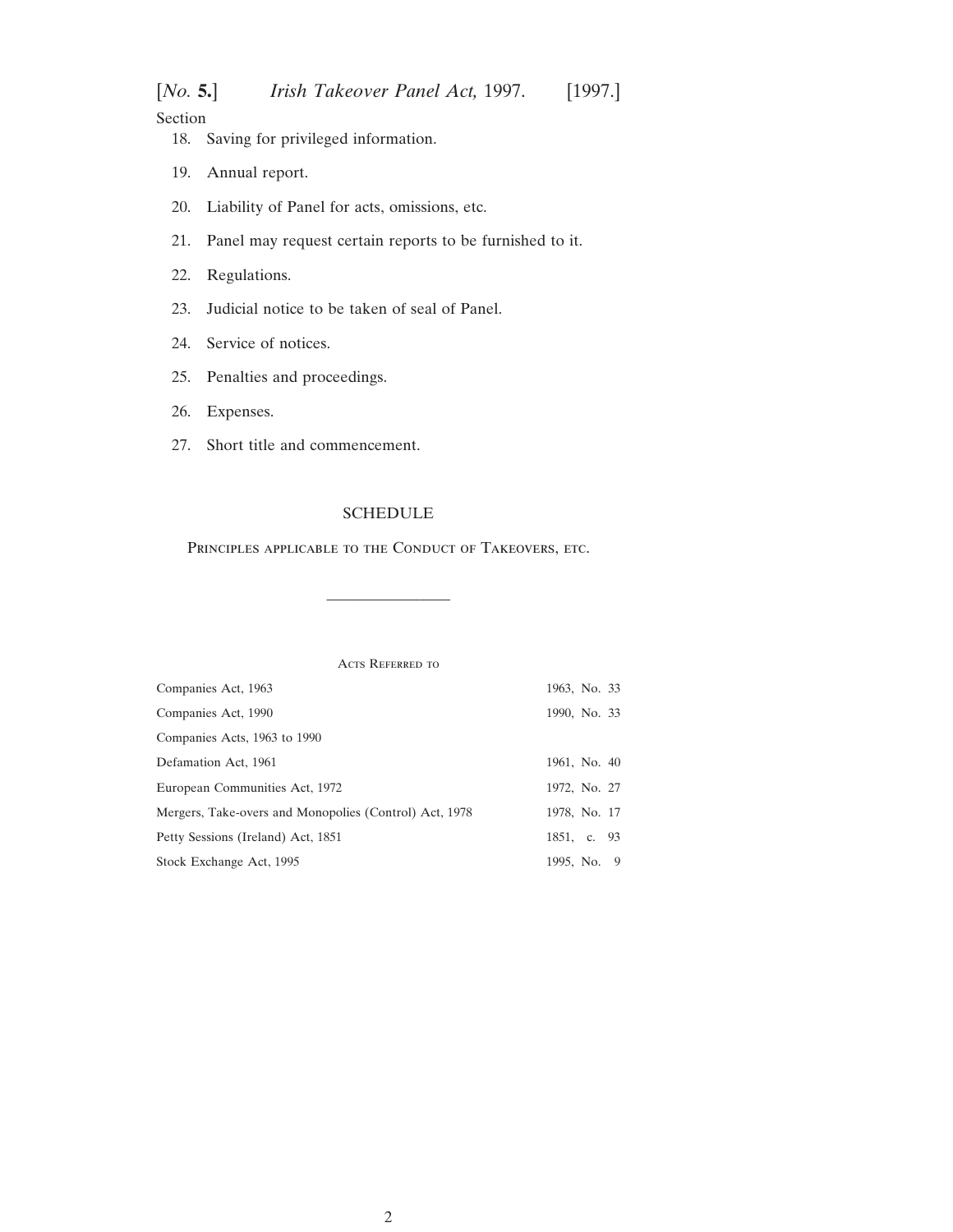<span id="page-2-0"></span>

*Number* 5 *of* 1997

————————

# **IRISH TAKEOVER PANEL ACT, 1997**

————————

————————

AN ACT TO PROVIDE FOR THE MONITORING AND SUPERVISION OF TAKEOVERS AND CERTAIN OTHER TRANSACTIONS IN RELATION TO SECURITIES IN CERTAIN COMPANIES, TO SPECIFY THE PRINCIPLES THAT SHALL GOVERN THE CONDUCT OF TAKE-OVERS AND OTHER TRANSACTIONS AFORESAID, TO CONFER ON A COMPANY DESIGNATED BY THE MINI-STER FOR ENTERPRISE AND EMPLOYMENT FOR THE PURPOSE FUNCTIONS IN RESPECT OF THE MATTERS AFORESAID AND TO PROVIDE FOR RELATED MAT-TERS. [12*th March,* 1997]

BE IT ENACTED BY THE OIREACHTAS AS FOLLOWS:

**1.**—(1) In this Act, unless the context otherwise requires—

Interpretation.

"acting in concert" shall, in relation to a takeover or other relevant transaction, be construed in accordance with *subsection (3)*;

''the Act of 1963'' means the Companies Act, 1963;

''the Act of 1990'' means the Companies Act, 1990;

''the Central Bank'' means the Central Bank of Ireland;

''company'' means a company (within the meaning of the Act of 1963) or any other body corporate, whether incorporated in the State or elsewhere;

''control'' means, in relation to a relevant company, the holding, whether directly or indirectly, of securities of the company that confer, in aggregate, not less than 30 per cent. (or such other percentage as may be prescribed) of the voting rights in that company;

''the Court'' means the High Court;

''European Communities'' has the meaning assigned to it by the European Communities Act, 1972;

''interest in a security'' includes rights in respect of a security arising by virtue of—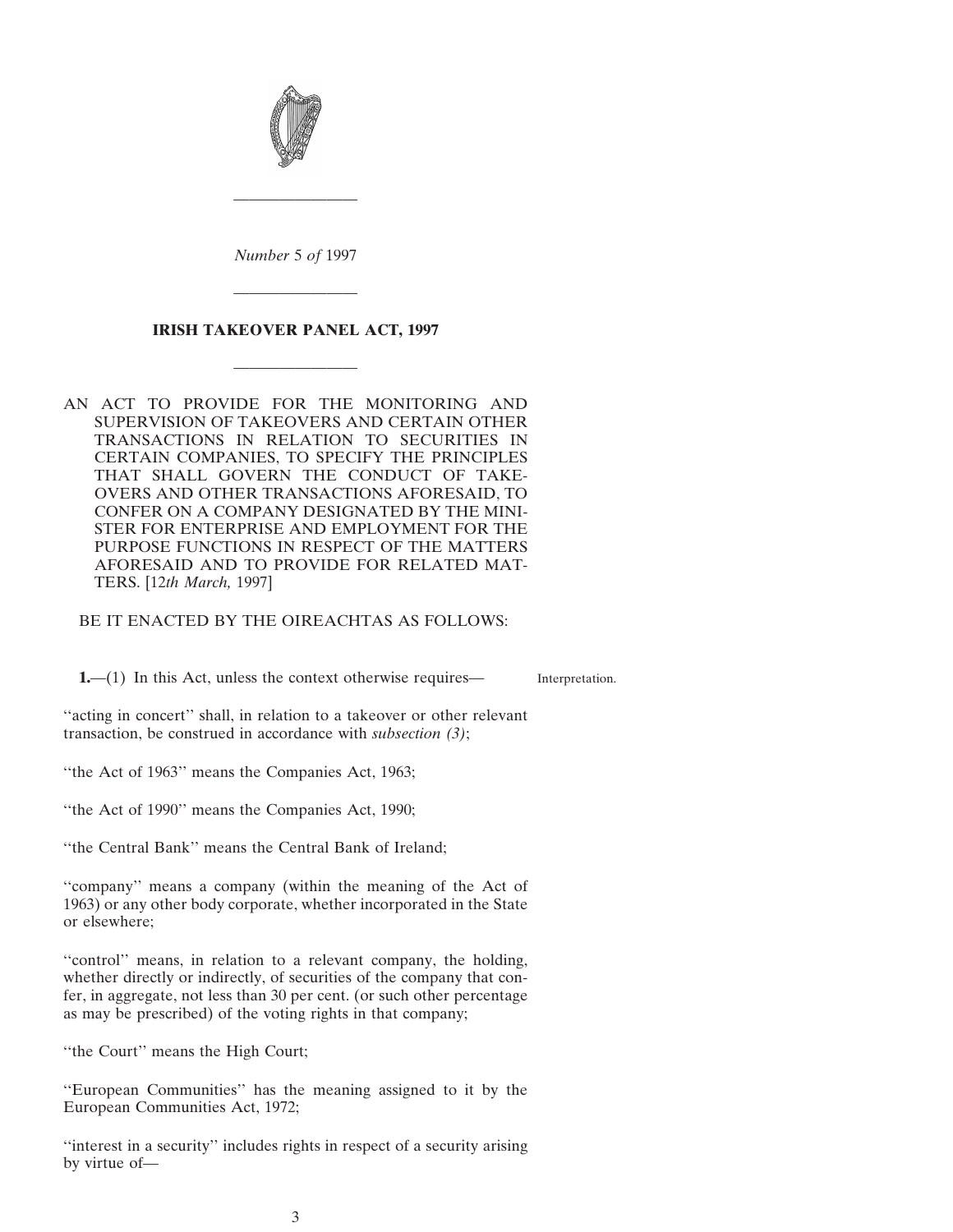- (*a*) an agreement to purchase securities;
- (*b*) an agreement to subscribe for securities;
- (*c*) an option to acquire or to subscribe for securities;
- (*d*) an irrevocable commitment to accept an offer;
- (*e*) a right to a convertible security;
- (*f*) a right to exercise or to control the exercise of the voting rights attaching to a security;
- (*g*) a right to subscribe for securities to be issued pursuant to a rights issue of a company; or
- (*h*) a right to securities that have been allotted but not issued,

whether or not the agreement, option or other thing aforesaid confers a proprietary interest in the security;

''Irish Stock Exchange'' has the meaning assigned to it by section 3 (1) of the Stock Exchange Act, 1995;

''the Minister'' means the Minister for Enterprise and Employment;

"offer" means an offer (by whatever name called), made to the holders of securities in a relevant company, to acquire some or all of those securities by the payment of cash or other valuable consideration or in exchange for other securities or by means of both such a payment and such an exchange;

"offeree'' means a relevant company—

- (*a*) any securities of which are the subject of an offer that has been made or is intended or required to be made, or
- (*b*) in respect of which, or in connection with which, a person does any act in contemplation of making an offer to holders of securities in that company;

"offeror'' means a person who makes, or intends or is required to make, an offer or does any act in contemplation of making an offer;

''the Order'' has the meaning assigned to it by *section 13* and includes the Order as amended or re-enacted (with or without modification) by rules of court;

''other relevant transaction'' means—

- (*a*) any offer, agreement or transaction in relation to the acquisition of securities conferring voting rights in a relevant company (including a substantial acquisition of securities) which the Panel specifies, in rules under *section 8*, to be a relevant transaction for the purposes of this Act,
- (*b*) any agreement, transaction, proposal or action entered into, made or taken in contemplation of, or which is consequent upon or incidental to, a takeover or an offer, agreement or transaction referred to in *paragraph (a)* of this definition;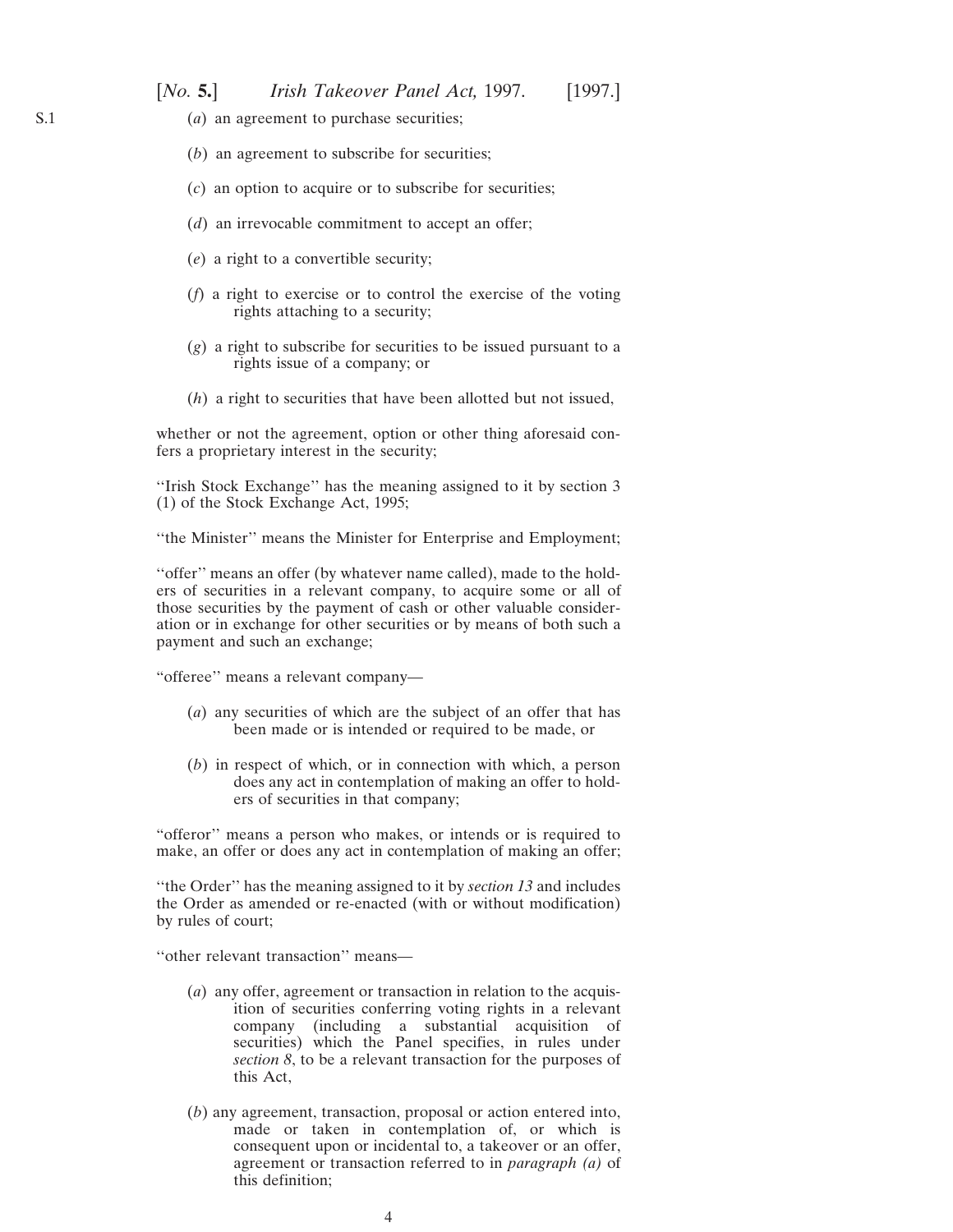''the Panel'' has the meaning assigned to it by *section 3*;

S.1

''parties to a takeover or other relevant transaction'' includes—

- (*a*) the offeror;
- (*b*) any person acting in concert with the offeror;
- (*c*) the directors of the offeror if the offeror is a company;
- (*d*) the offeree;
- (*e*) the holders of the securities to whom the offer is made;
- (*f*) the directors of the offeree;
- (*g*) any person acting as an adviser to any of the foregoing persons in relation to the takeover or other relevant transaction;
- (*h*) any person who, following a request made of him or her to do so by the offeror pursuant to rules under *section 8*, confirms that there are available to the offeror resources of such an amount as will enable the offer, if it is fully accepted, to be implemented;
- (*i*) such other persons as are specified in rules under *section 8* for the purposes of this definition or whom the Panel deems in the circumstances of a particular takeover or other relevant transaction to be parties to that takeover or transaction;

''prescribed'' means prescribed by regulations made by the Minister under this Act and ''prescribe'' shall be construed accordingly;

"public limited company" has the same meaning as it has in the Companies Acts, 1963 to 1990;

''recognised stock exchange'' means a stock exchange prescribed for the purposes of this Act;

''relevant company'' has the meaning assigned to it by *section 2*;

''scheduled principles'' means the principles set out in the *Schedule* to this Act;

''security'' means, in relation to a company—

- (*a*) any interest in the capital of the company and includes any interest in the nature of a share, stock, debenture or bond, by whatever name called, and irrespective of the rights, if any attaching thereto, of or issued by the company,
- (*b*) an interest in a security falling within *paragraph (a)* of this definition;

"shareholder" means a person who holds securities in a company;

''substantial acquisition of securities'' means an acquisition of securities which the Panel specifies, in rules under *section 8*, to be a substantial acquisition of securities for the purposes of this Act;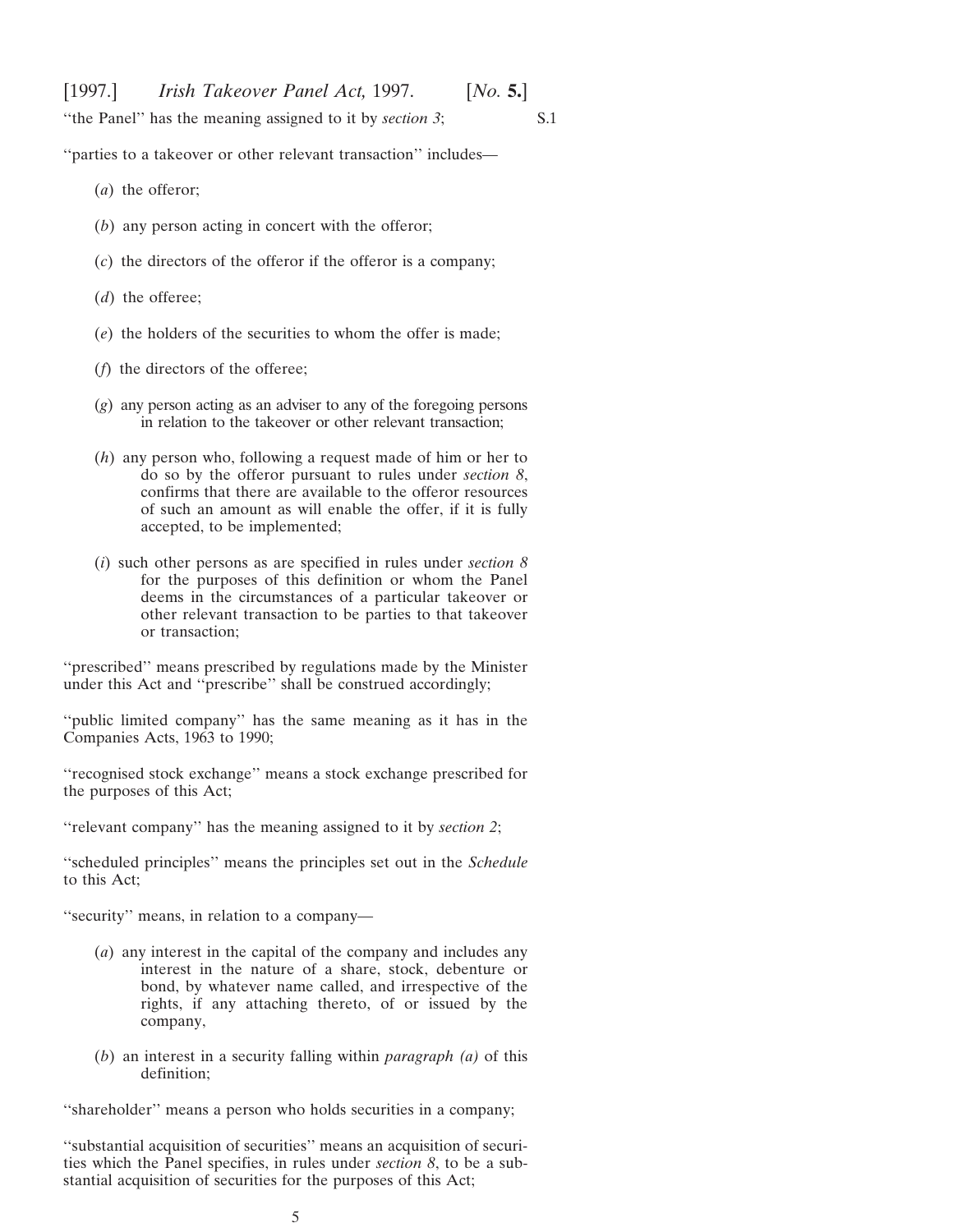<span id="page-5-0"></span>''takeover'' means—

- (*a*) any agreement or transaction (including a merger) whereby or in consequence of which control of a relevant company is or may be acquired; or
- (*b*) any invitation, offer or proposal made, or intended or required to be made, with a view to concluding or bringing about such an agreement or transaction;

''UCITS Regulations'' means the European Communities (Undertakings for Collective Investment in Transferable Securities) Regulations, 1989 (S.I. No. 78 of 1989);

''voting right'' means, in relation to a company, a right exercisable for the time being to cast, or to control the casting of, a vote at general meetings of members of the company, not being such a right that is exercisable only in special circumstances.

(2) In this Act references to a ruling made or a direction given by the Panel under *section 9* shall, unless the context otherwise requires, be construed as including—

- (*a*) references to such a ruling or direction that, for the time being, stands amended under that section,
- (*b*) references to any decision made by the Panel that is preliminary or incidental to the making of such a ruling or the giving of such a direction (including any decision made by the Panel in relation to the exercise of the powers under *section 11*).

(3) For the purposes of this Act, two or more persons shall be deemed to be acting in concert as respects a takeover or other relevant transaction if, pursuant to an agreement or understanding (whether formal or informal) between them, they actively co-operate in the acquisition by any one or more of them of securities in the relevant company concerned or in the doing, or in the procuring of the doing, of any act that results in an increase in the proportion of such securities held by any one or more of them and "acting in concert'' shall be construed accordingly.

- (4) In this Act—
	- (*a*) a reference to a section is a reference to a section of this Act, unless it is indicated that reference to some other enactment is intended,
	- (*b*) a reference to a subsection or paragraph is a reference to the subsection or paragraph of the provision in which the reference occurs, unless it is indicated that reference to some other provision is intended, and
	- (*c*) a reference to any other enactment is a reference to that enactment as amended, extended or adapted by or under any subsequent enactment including this Act.
- Relevant company. **2.**—In this Act, ''relevant company'' means—
	- (*a*) a public limited company or other body corporate incorporated in the State the trading, on a market regulated by a recognised stock exchange, of one or more of the securities of which is for the time being authorised by that exchange,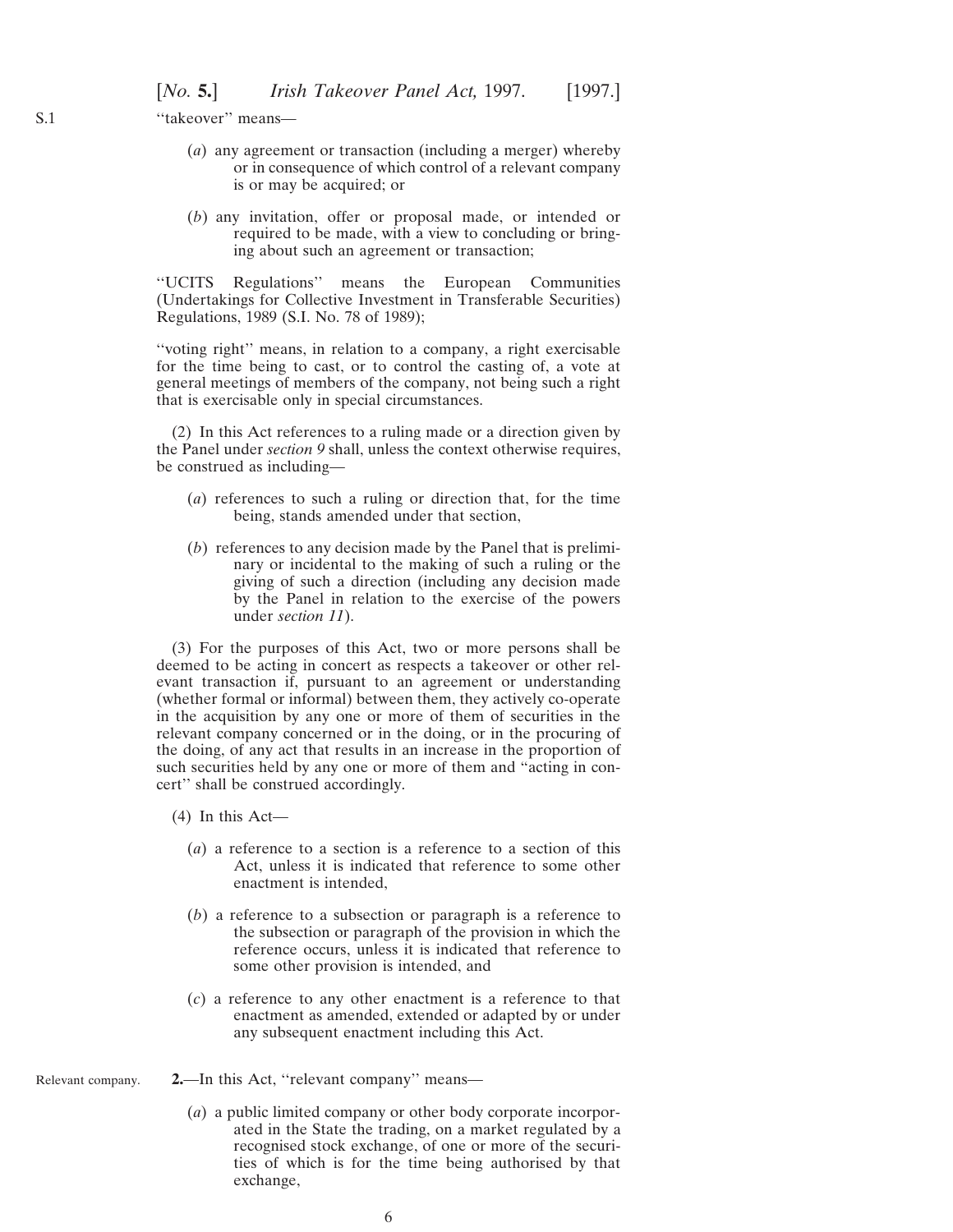- <span id="page-6-0"></span>(*b*) a public limited company or other body corporate incorpor-S.2 ated in the State the trading as aforesaid of one or more of the securities of which is not for the time being authorised by a recognised stock exchange but was so authorised at any time within the period of 5 years prior to the date on which the relevant proposal in relation to the takeover or other relevant transaction concerned was made,
- (*c*) any other public limited company which, in order to secure more fully the protection of shareholders, the Minister, after consultation with the Panel, prescribes for the purposes of this definition,

but does not include—

- (i) an undertaking for collective investment in transferable securities (within the meaning of the UCITS Regulations) that is authorised under those Regulations or by a competent authority in another member state of the European Communities in accordance with laws or measures adopted to implement Council Directive 85/611/EEC of 20th December, 19851 (as amended by Council Directive 88/220/EEC of 22nd March, 1988<sup>2</sup>),
- (ii) an investment company within the meaning of Part XIII of the Act of 1990.

**3.**—(1) In this Act, "the Panel" means a public company formed The Panel. and registered under the Companies Acts, 1963 to 1990, after the commencement of this section, which is designated by the Minister to be the body that shall perform the functions expressed in this Act to be performable by the Panel.

(2) The Minister shall not designate a company for the purposes aforesaid unless the following conditions as respects the company are satisfied, namely—

- (*a*) the company is a company limited by guarantee,
- (*b*) the name of the company is the Irish Takeover Panel, and
- (*c*) the memorandum of association and articles of association of the company are in such form, consistent with this Act, as is approved of by the Minister.
- (3) None of the following, namely—
	- (*a*) section 6 (1) (*b*) of the Act of 1963,
	- (*b*) the requirement contained in section 5 (1) of the Act of 1963 that a public company shall have 7 or more members,
	- (*c*) section 36 of the Act of 1963 or any other provision of the Companies Acts, 1963 to 1990, that makes provision as respects cases in which the requirement referred to in *paragraph (b)* is not complied with,

1 O.J. No. L375, 31.12.85, p.3. 2 O.J. No. L100, 19.4.88, p.3.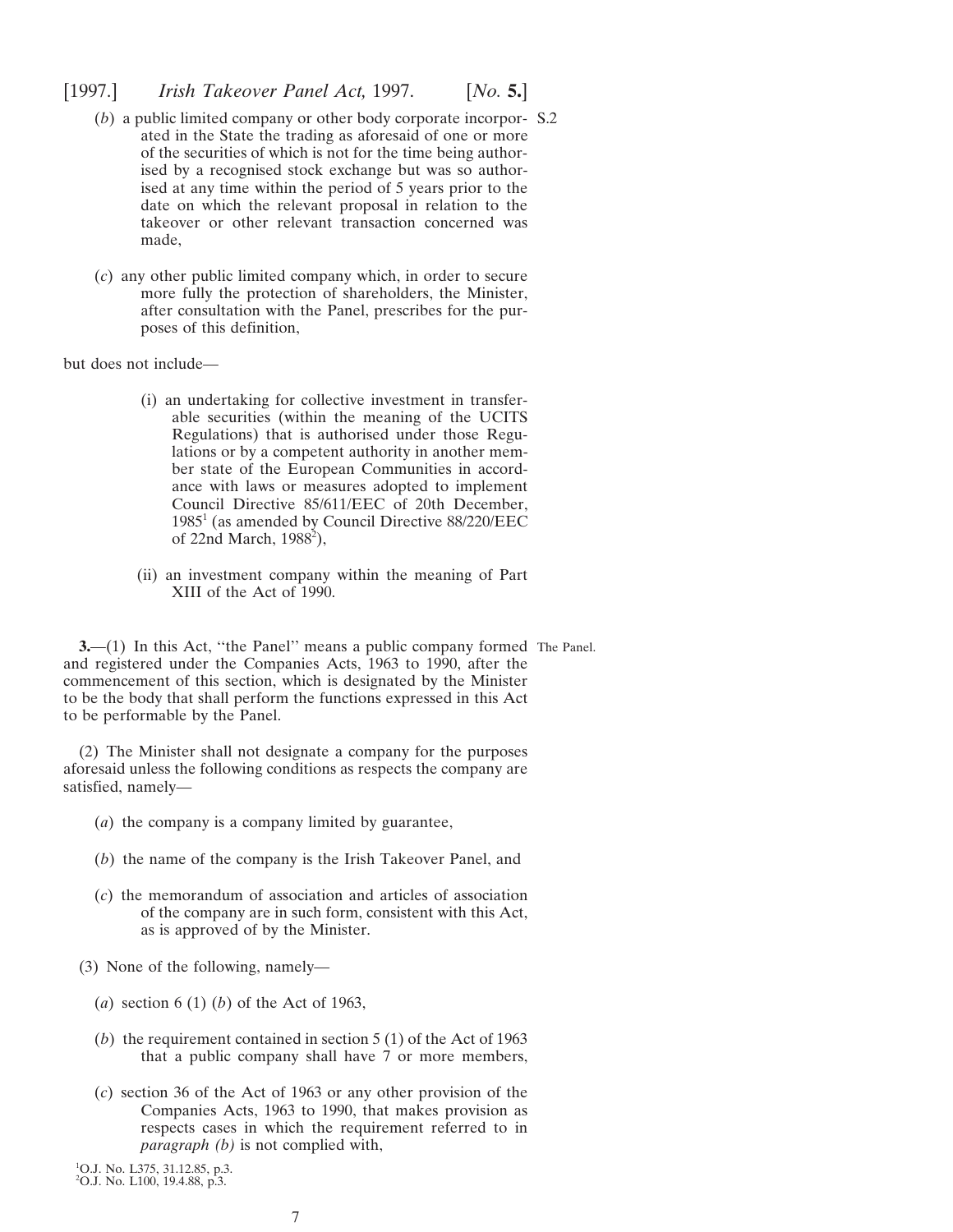shall apply to a company where the Minister informs the Registrar of Companies in writing that he or she proposes to designate the company under *subsection (1).*

- (4) The following shall be the members of the Panel, namely—
	- (*a*) each body standing specified for the time being in *section 6 (1) (b)* (not being an unincorporated body of persons),
	- (*b*) in the case of each body standing specified for the time being in *section 6 (1) (b)* which is an unincorporated body of persons, an individual or body corporate nominated by it to be such a member.

Alterations in memorandum and articles of association of Panel. articles of association of the Panel after the designation referred to **4.**—Notwithstanding anything contained in the Companies Acts, 1963 to 1990, no alteration in the memorandum of association or in *section 3 (1)* has been made shall be valid or effectual unless made with the prior approval of the Minister.

- Objects of Panel. **5.**—(1) The principal objects of the Panel shall be stated in its memorandum of association to be—
	- (*a*) to monitor and supervise takeovers and other relevant transactions so as to ensure that the provisions of this Act and any rules thereunder are complied with as respects each such transaction;
	- (*b*) to make rules under *section 8*, for the purposes mentioned in that section, in relation to takeovers and other relevant transactions.

(2) Nothing in this section shall prevent or restrict the inclusion among the objects of the Panel as stated in its memorandum of association of all such objects and powers as are reasonably necessary or proper for or incidental or ancillary to the due attainment of the principal objects aforesaid and are not inconsistent with this Act.

(3) The Panel shall have power to do anything which appears to it to be requisite, advantageous or incidental to, or which appears to it to facilitate, either directly or indirectly, the performance by it of its functions as specified in this Act or in its memorandum of association and is not inconsistent with any enactment for the time being in force.

Directors of Panel.

<span id="page-7-0"></span>S.3

**6.**—(1) The articles of association of the Panel shall provide that—

- (*a*) the number of directors of the Panel (other than the directors referred to in *paragraph (d)* but including the chairperson and deputy chairperson) shall be 7;
- (*b*) the following bodies (or their successors) shall each nominate and appoint one of the said directors (other than the chairperson and deputy chairperson), namely—
	- (i) the Consultative Committee of Accountancy Bodies — Ireland,
	- (ii) the Law Society of Ireland,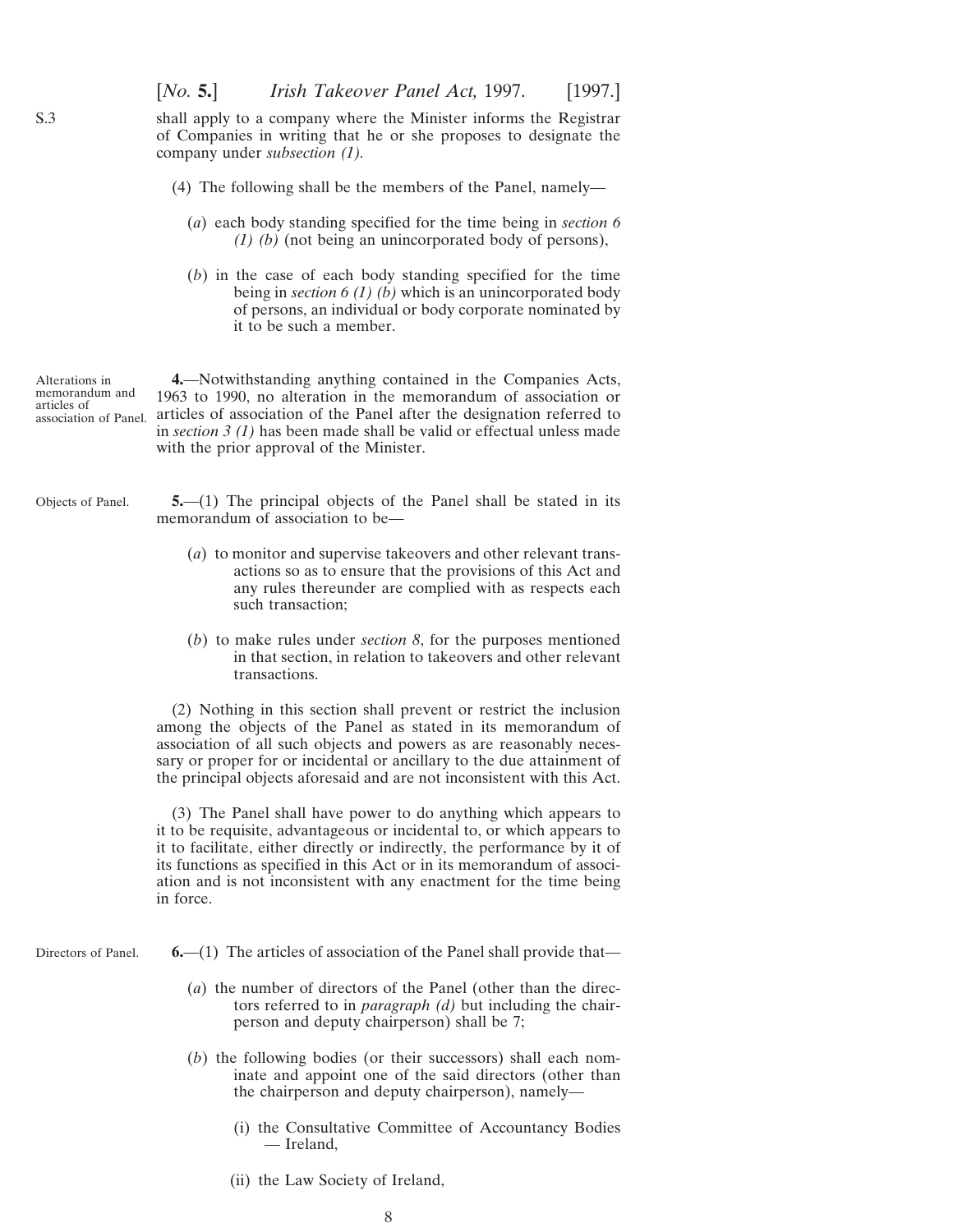<span id="page-8-0"></span>(iii) the Irish Association of Investment Managers,

S.6

- (iv) the Irish Bankers Federation,
- (v) the Irish Stock Exchange;
- (*c*) the Governor of the Central Bank shall nominate and appoint the chairperson and deputy chairperson;
- (*d*) the directors of the Panel may nominate and appoint 3 persons to be each a director of the Panel;
- (*e*) the Governor of the Central Bank and each body referred to in *paragraph (b)* may nominate and appoint one or more persons to be each an alternate director to the director or directors of the Panel appointed by him or her or it;
- (*f*) the directors of the Panel may act notwithstanding one or more vacancies in their number.

(2) The Panel may, if it reasonably considers it is appropriate to do so having regard to its duties generally under this Act, perform any of its functions through or by any of its officers or employees or any other person duly authorised by the Panel in that behalf.

(3) The members of the Panel shall not at any meeting of members of the Panel or by any other means instruct the directors of the Panel regarding the carrying out by the directors of their duties in so far as they relate to the functions of the Panel.

- (4) Section 182 of the Act of 1963 shall not apply to the Panel.
- (5) (*a*) The Minister may, after consultation with such persons as appear to him or her ought to be consulted for the purposes of this subsection, by regulations—
	- (i) vary *paragraph (b)* of *subsection (1)* by adding to, or deleting from, that paragraph one or more bodies;
	- (ii) make such consequential amendment of *subsection (1) (a)* as respects the number specified in that provision as he or she considers necessary or expedient.
	- (*b*) Upon a body ceasing, by virtue of regulations under this subsection, to be a body mentioned in *subsection (1) (b)*, any person who was appointed a director of the Panel by that body shall cease to hold office as such a director.

**7.**—(1) The Panel shall monitor and supervise takeovers and other Duty of Panel to relevant transactions so as to ensure that the provisions of this Act monitor and<br>and any miles under section 8 are complied with as generate each such supervise takeovers, and any rules under *section*  $\delta$  are complied with as respects each such  $\frac{dP}{dt}$ transaction.

(2) Nothing in this section shall be construed as imposing on the Panel, either directly or indirectly, any form of duty or liability enforceable by proceedings before any court to which it would not otherwise be subject.

(3) The Minister may, after consultation with the Panel, by regulations, amend the *Schedule* to this Act by adding or deleting anything to or from that *Schedule*.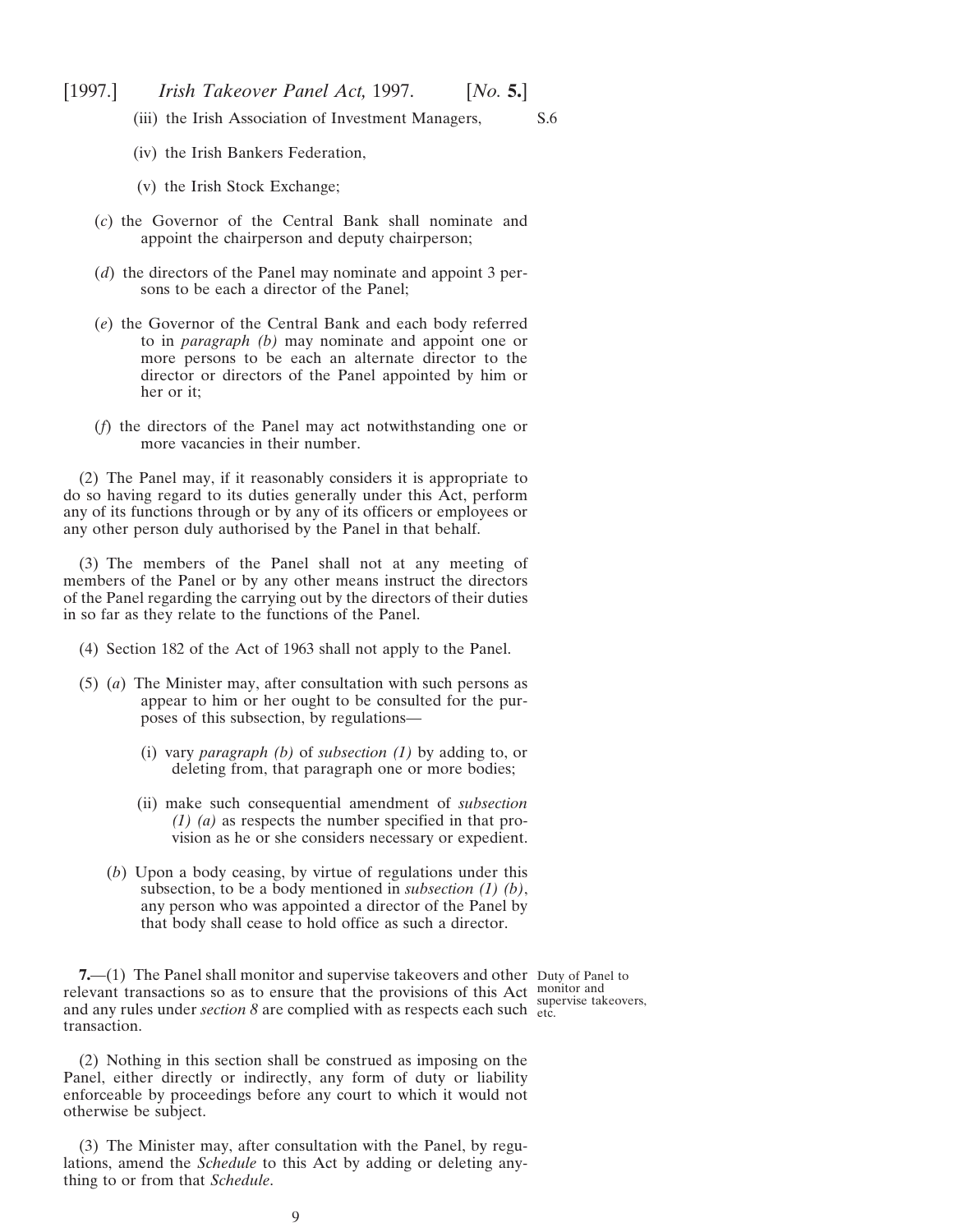<span id="page-9-0"></span>Rules as respects takeovers, etc.

**8.**—(1) Without prejudice to *subsections (2)*, *(3)* and *(4)*, the Panel may make rules for the purpose of—

- (*a*) specifying offers, agreements or transactions in relation to the acquisition of securities conferring voting rights in a relevant company (by reference to such matters as it thinks appropriate, including the amount of securities acquired or to be acquired and the period that has elapsed since any previous acquisition of such securities in the company) to be relevant transactions for the purposes of this Act,
- (*b*) ensuring that takeovers and other relevant transactions comply with the scheduled principles and the other provisions of this Act,
- (*c*) otherwise providing where it considers desirable, in the interests of shareholders to do so, for the manner in which transactions as aforesaid and activities relating to them are to be conducted or carried out and otherwise for the governance of such transactions and activities,
- (*d*) specifying circumstances in which a person shall be presumed, until the contrary is established to the satisfaction of the Panel, to be acting in concert with another person as respects a takeover or other relevant transaction.

(2) The Panel shall, in accordance with *subsection (5)*, make rules specifying the conditions under which an acquisition, by a person (including a person acting pursuant to an agreement or understanding with another person), of securities conferring voting rights in a relevant company is to be regarded, for the purposes of this Act, as a substantial acquisition of securities and those conditions shall be specified by reference to—

- (*a*) the proportion which the amount of securities conferring voting rights acquired or, as the case may be, to be acquired bears to the total amount of such securities held in the relevant company concerned;
- (*b*) the extent to which the acquisition of securities conferring voting rights increases or will increase any existing holding of such securities in the relevant company concerned;
- (*c*) in the case of a series of acquisitions of such securities, the periods of time that elapse between each such acquisition being effected.
- (3) (*a*) The Panel shall make rules requiring that where—
	- (i) a person, or persons acting in concert, acquire control of a relevant company (other than in the circumstances referred to in *paragraph (b) (i)*), or
	- (ii) a person, or persons acting in concert, who control a relevant company, acquire, within a specified period, a specified amount of additional securities in that company,

that person or, as the case may be, such one or more of those persons as the Panel shall determine pursuant to the rules, shall make an offer or offers to acquire all or a specified class or classes of the remaining securities in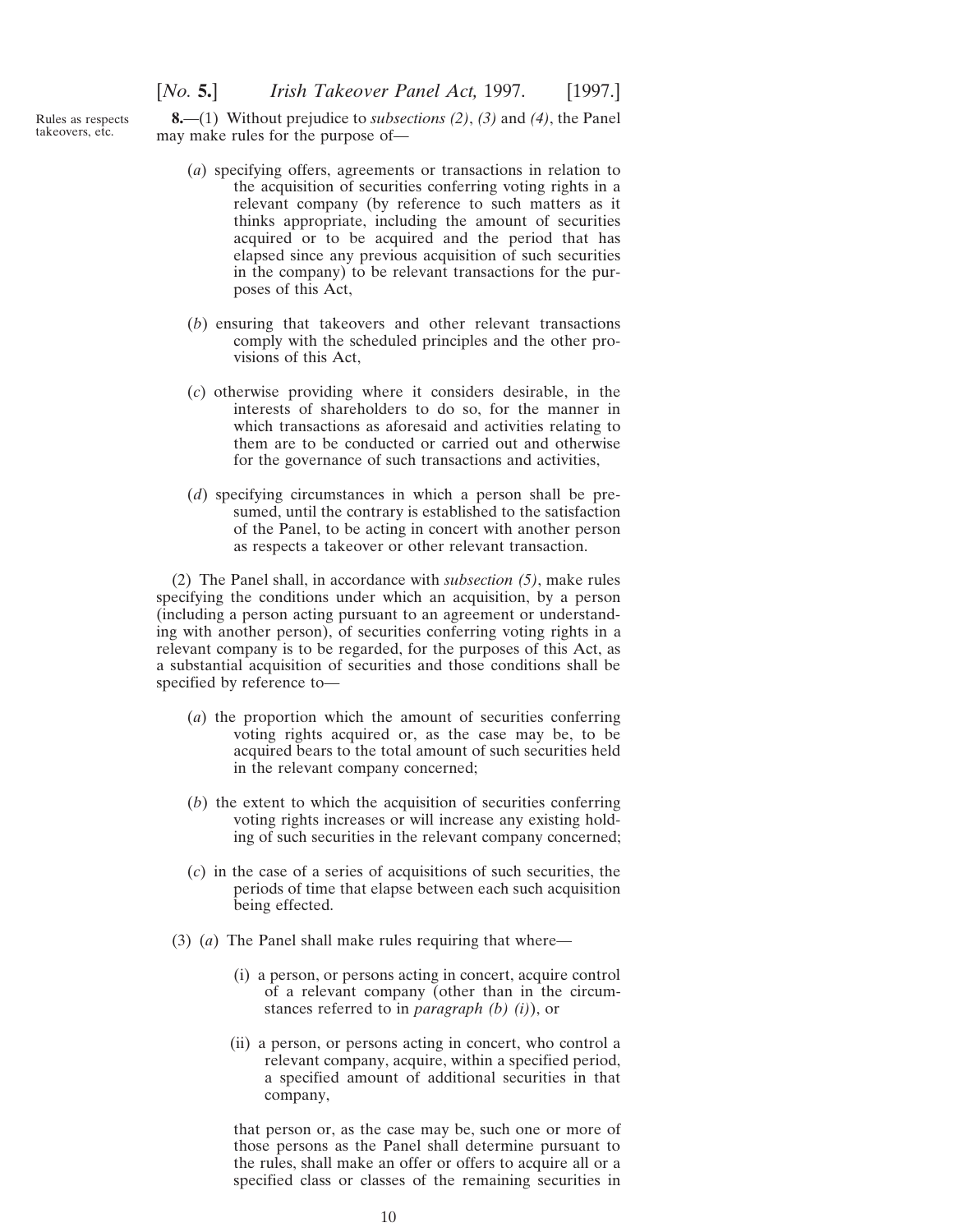<span id="page-10-0"></span>that company upon or subject to such terms (including S.8 consideration) as the Panel specifies in the rules or in a direction given by it for the purpose pursuant to the rules.

- (*b*) The Panel may make rules imposing the requirement referred to in *paragraph (a)* on—
	- (i) a person, or persons acting in concert (or such one or more of those persons as the Panel shall determine pursuant to the rules), who acquire control of a relevant company wholly or partly by reason of a redemption or purchase by that company of its own securities, or
	- (ii) a person, or persons acting in concert (or such one or more of those persons as the Panel shall determine pursuant to the rules), who control a relevant company where, subsequent to that person or those persons acquiring such control, the proportion of securities in that company held by that person or any one or more of those persons is, in a specified period, increased by a specified percentage by reason of a redemption or purchase by that company of its own securities.

(4) The Panel shall, in accordance with *subsection (5)*, make rules specifying requirements to be complied with by a party to a takeover or other relevant transaction, being requirements the specification of which the Panel considers necessary or expedient for the purpose of any case in which the provisions of the Mergers, Take-overs and Monopolies (Control) Act, 1978, fall to be applied to the takeover or other relevant transaction.

(5) The Panel shall submit a draft of the rules it proposes to make under *subsections (2)* and *(4)* to the Minister and—

- (*a*) if the Minister approves of the draft, the Panel shall proceed to make the rules accordingly,
- (*b*) if the Minister refuses to approve of the draft, the Panel shall submit another draft of rules aforesaid to the Minister.

(6) *Paragraphs (a*) and *(b*) of *subsection (5)* shall apply to a draft of rules submitted to the Minister under the said *paragraph (b)* (including that paragraph as applied by this subsection) as those paragraphs apply to the first-mentioned draft in *subsection (5)*.

(7) The Panel may grant derogations from, or waive, any rules under this section in relation to a particular matter where, in the opinion of the Panel, having regard to the exceptional circumstances of the matter, but taking into consideration the scheduled principles, it is appropriate to do so.

(8) The Panel shall cause to be published in the *Iris Oifigiu´il* rules made by it under this section.

**9.**—(1) (*a*) The Panel may of its own volition or on the appli-Power of Panel to cation of any interested person make a ruling as to make rulings, give whether any activity or proposed activity, as respects a takeover or other relevant transaction, complies with the scheduled principles and any rules under *section 8*, and any such ruling shall have immediate effect.

directions, etc.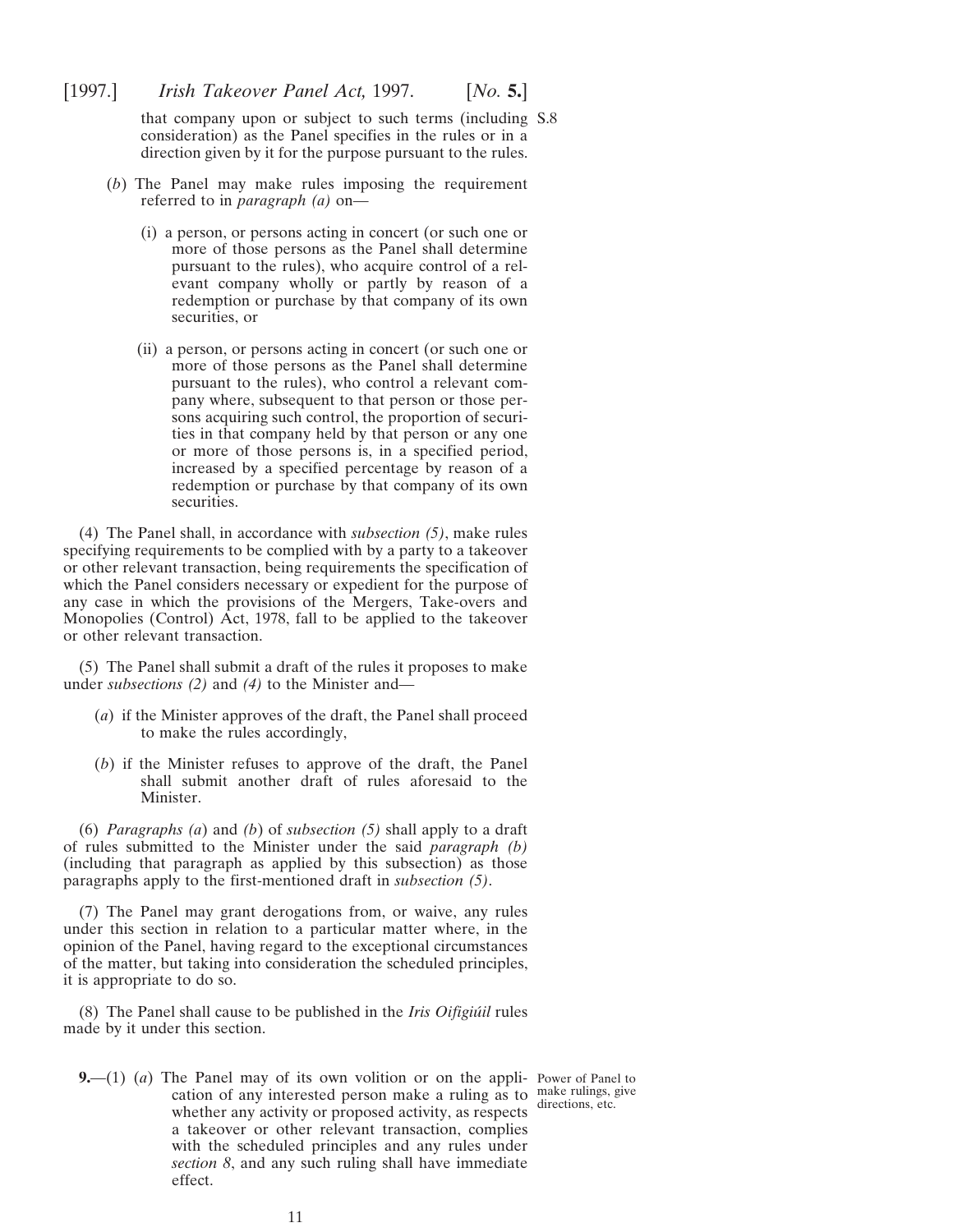- (*b*) The Panel may publish, in such manner as it thinks fit, any ruling made by it under this section.
- (2) (*a*) For the purpose of ensuring that the scheduled principles and any rules under *section 8* are complied with as respects the manner in which a takeover or other relevant transaction is conducted, the Panel may give a direction to any party to the takeover or other relevant transaction to do or to refrain from doing anything which the Panel specifies in the direction.
	- (*b*) The Panel may publish, in such manner as it thinks fit, any direction given by it under this section.

(3) Without prejudice to the generality of *subsection (2)*, a direction under this section may be given by the Panel to a party to a takeover or other relevant transaction to, as appropriate—

- (*a*) acquire, issue, allot or dispose of any securities or to refrain from the doing of any of those things;
- (*b*) refrain from exercising any voting rights or any other rights attaching to securities involved in the takeover or other relevant transaction (including securities acquired prior to the date of the giving of the direction);
- (*c*) make an offer upon such terms (if any) as are specified in the direction (and such terms may include terms requiring the offer to be in cash or otherwise or requiring the offer to be of no greater nor no lesser value than that specified in the direction);
- (*d*) announce that any offer has lapsed (and the offer concerned shall accordingly lapse on the making of the announcement);
- (*e*) renew any offer which has lapsed (whether pursuant to a direction under *paragraph (d)* or otherwise) on the same terms as those on which the offer was originally made or on such other terms as are specified in the direction;
- (*f*) disclose any information specified in the direction;
- (*g*) disclose shareholdings, transactions in the securities of relevant companies or the identity of any persons acting in concert with the party;
- (*h*) make an announcement in relation to the takeover or other relevant transaction in such manner, to such persons (which may include the public generally), at such time and containing such information as is or are specified in the direction;
- (*i*) in case the party is a director of the offeree, take, together with the other directors of the offeree, appropriate independent professional advice in relation to the matter concerned and to communicate the substance of any such advice together with his or her views and those of the other directors to the shareholders of the offeree in such manner as is specified in the direction;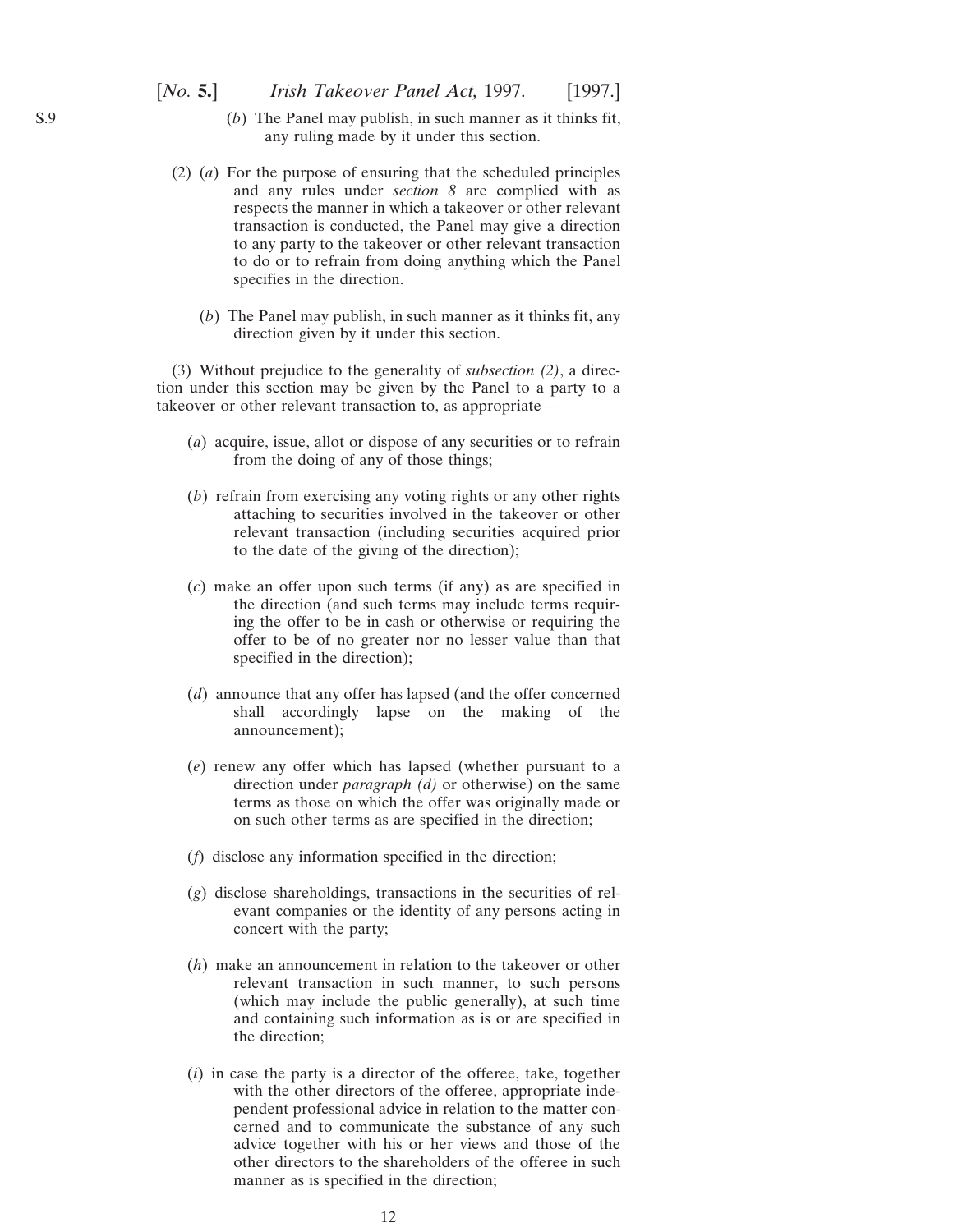<span id="page-12-0"></span>(*j*) procure and publish an independent assessment of any fore-S.9 casts, valuations or professional reports obtained in respect of matters disclosed by or asserted by any party to the takeover or other relevant transaction;

(*k*) in case—

- (i) the party has confirmed (following a request made of him or her to do so by the offeror pursuant to rules under *section 8*) that there are available to the offeror resources of such an amount as will enable the offer concerned, if it is fully accepted, to be implemented, and
- (ii) resources of such an amount are not available to the offeror,

provide himself or herself resources of such an amount as will enable that offer, if it is fully accepted, to be implemented.

(4) The Panel may amend or revoke, or suspend for such period as it considers appropriate, any ruling made or direction given by it under this section save where an order has been made by the Court in relation to the direction or ruling under *section 12* or on foot of an application for leave to apply for judicial review under the Order or an application for such judicial review.

(5) The Panel may, by notice in writing served on the party or exchange, require any party to a takeover or other relevant transaction or a recognised stock exchange to furnish to it within such period as is specified in the notice or, if the circumstances so require, immediately, such information as it may reasonably require for the performance of its functions under this Act and which is specified in the notice.

**10.**—(1) The Panel may on its own initiative, or at the request of Power of Panel to any party to a takeover or other relevant transaction or of a recog-advise, admonish or censure.nised stock exchange, enquire into the conduct of any person where it has reasonable grounds for believing that a contravention of the scheduled principles or of rules under *section 8* has occurred or may occur.

(2) The Panel may following an enquiry into the conduct of any person under this section, if it so thinks fit, advise, admonish or censure such person in relation to his or her conduct.

(3) The Panel may publish, in such manner as it thinks fit, notice of the giving or administering of any such advice, admonition or censure and of the terms thereof.

(4) A person whom the Panel, under this section, advises, censures or admonishes in relation to his or her conduct may appeal to the Court against the giving or administering of such advice, censure or admonition and the Court, on the hearing of such an appeal, may as it thinks fit—

- (*a*) confirm the decision of the Panel in the matter, or
- (*b*) annul that decision and direct the Panel, as the Court considers appropriate, either to—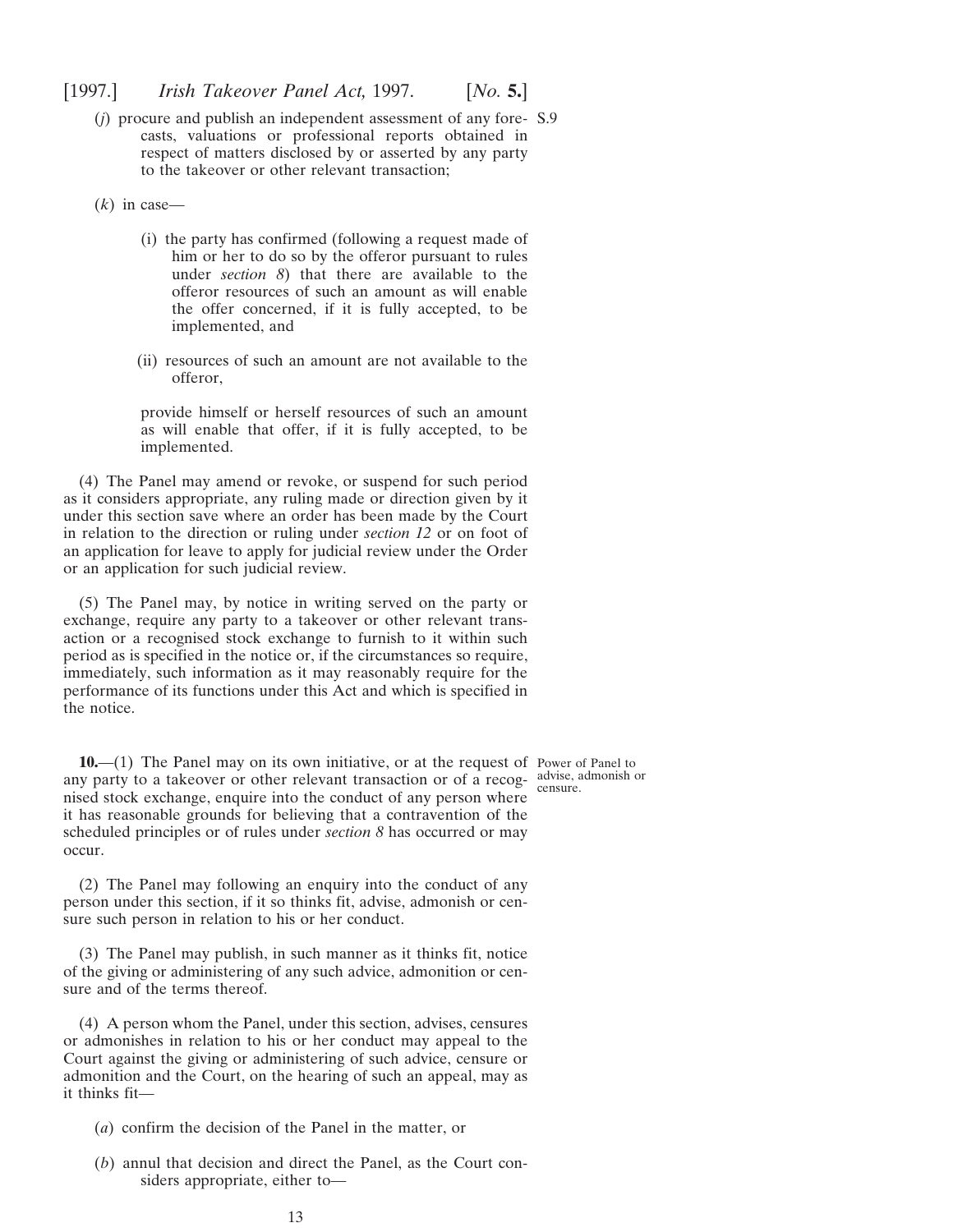- <span id="page-13-0"></span>(i) conduct a fresh enquiry into the matter (and the provisions of this section shall apply to such an enquiry), or
- (ii) publish in a specified manner notice of the decision of the Court.

Hearings by Panel. **11.**—(1) The Panel may for the purposes of exercising the powers conferred on it by *section 9* or *10* conduct a hearing, in such manner as it may determine, in relation to the matter concerned.

> (2) The whole or any part of a hearing referred to in *subsection (1)* may be conducted otherwise than in public if the Panel considers, having regard to the interests of any party concerned or of any company, a transaction or proposed transaction affecting the securities of which is the subject of the hearing, that it is appropriate that the hearing or the part thereof be so conducted.

> (3) The Panel shall for the purpose of a hearing referred to in *subsection (1)* have the powers, rights and privileges vested in the Court or a judge thereof on the hearing of an action in respect of—

- (*a*) the enforcement of the attendance of witnesses and their examination on oath or otherwise, and
- (*b*) the compelling of the production of documents,

and a summons signed by a director of the Panel may be substituted for and shall be equivalent to any formal process capable of being issued in an action for enforcing the attendance of witnesses and compelling the production of documents.

(4) A witness before the Panel shall be entitled to the same immunities and privileges as if he or she were a witness before the Court.

- (5) Without prejudice to *subsections (6)* and *(7)*, if a person—
	- (*a*) on being duly summoned as a witness before the Panel, without just cause or excuse disobeys the summons, or
	- (*b*) being in attendance as a witness before the Panel refuses to take an oath or to make an affirmation when legally required by the Panel to do so, or to produce any documents (which word shall be construed in this subsection and in *subsection (3)* as including things) in his or her power or control legally required by the Panel to be produced by him or her, or to answer any question to which the Panel may legally require an answer, or
	- (*c*) wilfully gives evidence to the Panel which is material to the matter being determined by the Panel and which he or she knows to be false or does not believe to be true, or
	- (*d*) by act or omission, obstructs or hinders the Panel in the conduct by it of a hearing referred to in *subsection (1)*,

the person shall be guilty of an offence.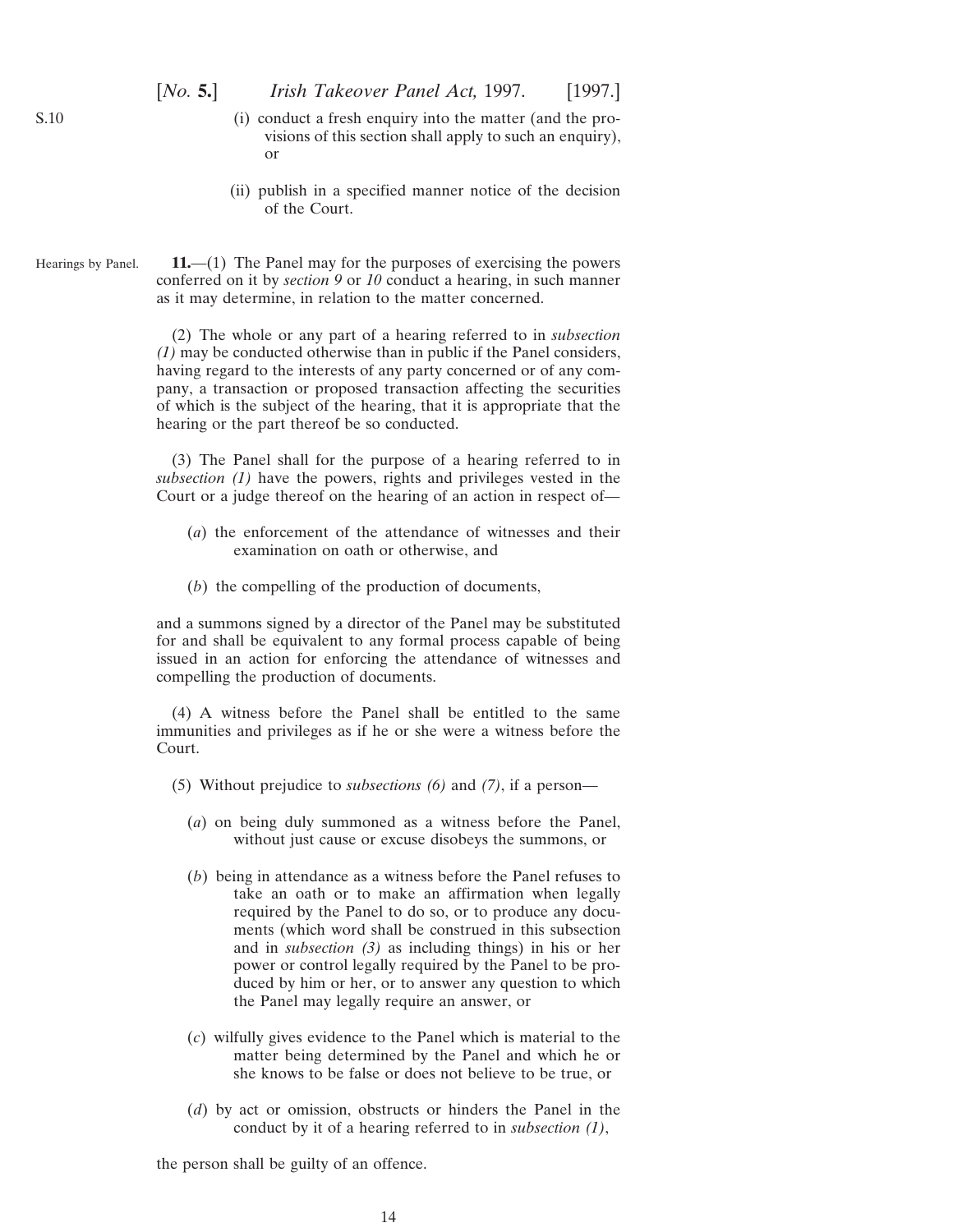<span id="page-14-0"></span>(6) If a person does or, as the case may be, fails to do anything S.11 referred to in *paragraph (a)*, *(b)* or *(d)* of *subsection (5)*, the Court may, on application being made, in a summary manner, to it by the Panel, by order require the person to refrain from doing or, as the case may be, to do the thing concerned.

(7) An application for an order under *subsection (6)* shall be by motion, and the Court when considering the motion may make such interim or interlocutory order as it considers appropriate.

**12.**—(1) The Panel may, as respects a ruling made by it under Applications to *section* 9 or a direction given by it under that section which, in its  $\frac{\text{Count by Panel in}}{\text{relation to ruling}}$ opinion, has not been complied with or is unlikely to be complied direction. with, apply to the Court in a summary manner for such order as may be appropriate by way of enforcement of the ruling or direction, including, without prejudice to the foregoing, an order—

- (*a*) requiring any party to the takeover or other relevant transaction concerned to do or to refrain from doing anything specified in the order (including anything referred to in *section 9 (3)*),
- (*b*) annulling any transaction that has been carried out otherwise than in accordance with the said ruling or direction,
- (*c*) providing for any consequential relief or relief of a restitutionary nature,

and the Court may, as it thinks fit, on the hearing of the application, make or refuse to make an order providing for any relief as aforesaid.

(2) If the Panel amends or revokes a ruling or direction under *section 9* (''the original ruling or direction'') on the grounds that that ruling or direction was made or given by it on the basis of a statement or information made or furnished to it by a party to a takeover or other relevant transaction concerned which was false or misleading in a material respect, the Panel may, without prejudice, in the case of an amendment of the original ruling or direction, to any application it may make under *subsection (1)* in relation to that ruling or direction as so amended, apply to the Court in a summary manner for an order annulling any transaction carried out by the said party in accordance with the original ruling or direction and, where appropriate, providing for relief of a consequential nature (including relief of a restitutionary nature) and the Court may, as it thinks fit, on the hearing of the application, make or refuse to make an order providing for any relief as aforesaid.

(3) An application for an order under this section shall be by motion, and the Court when considering the motion may make such interim or interlocutory order as it considers appropriate.

(4) An application for an order under this section shall not be made earlier than 7 days from the date on which the ruling or direction concerned is made, given, amended or revoked, as the case may be.

(5) An order under this section shall not be made if an application for leave to apply for judicial review under the Order, or an application for such judicial review, in relation to the ruling or direction concerned is pending.

(6) *Subsections (4)* and *(5)* are without prejudice to *section 13 (8)*.

relation to ruling or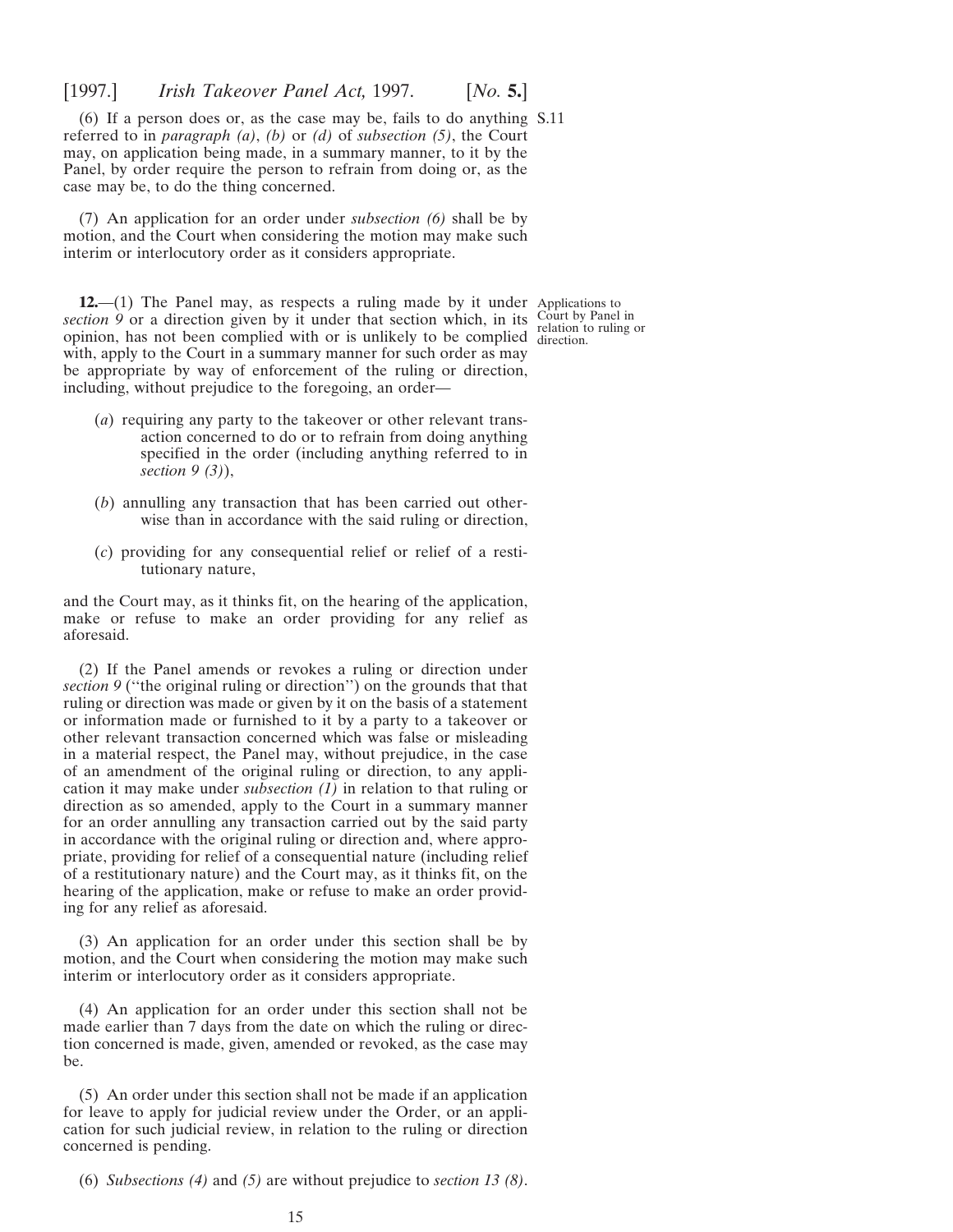**13.**—(1) A person shall not question the validity of—

<span id="page-15-0"></span>Judicial review of certain acts of Panel.

- (*a*) a rule under *section 8*,
- (*b*) a derogation from, or waiver of, such a rule, granted by the Panel under *section 8 (7)*, or
- (*c*) a ruling or direction of the Panel under *section 9*,

otherwise than by way of an application for judicial review under Order 84 of the Rules of the Superior Courts (S.I. No. 15 of 1986) (in this Act referred to as ''the Order'').

(2) A person shall not question, by the means aforesaid, the validity of a rule under *section 8* unless and until the Panel makes a ruling or gives a direction under *section 9* in relation to a takeover or other relevant transaction to which the person is a party, being a ruling or direction the basis for which is, in whole or part, the said rule (in *subsection (3*) referred to as ''the related ruling or direction'').

(3) An application for leave to apply for judicial review under the Order in respect of a rule, derogation, waiver, ruling or direction referred to in *subsection (1)* shall—

- (*a*) subject to *subsection (5)*, be made within the period of 7 days commencing on—
	- (i) in the case of a rule, the date on which the related ruling or direction is made or given,
	- (ii) in the case of a derogation, waiver, ruling or direction, the date on which the derogation, waiver, ruling or direction is granted, made or given,
- (*b*) be made by motion on notice (grounded in the manner specified in the Order in respect of an *ex parte* motion for leave) to—
	- (i) the Panel,
	- (ii) if the applicant for leave is not the offeror (if any) concerned, the offeror (if any) concerned,
	- (iii) if the applicant for leave is not the offeree (if any) concerned, the offeree (if any) concerned,

and such leave shall not be granted unless the Court is satisfied that there are substantial grounds for contending that the rule, derogation, waiver, ruling or direction is invalid or ought to be quashed.

(4) The Court may, before hearing an application referred to in *subsection (3)*, direct that notice of the application be also served on such persons as the Court may specify.

(5) The Court may extend the period referred to in *paragraph (a)* of *subsection (3)* within which an application for leave to apply for judicial review under the Order may be made in relation to a matter referred to in that subsection if, but only if, it is satisfied that—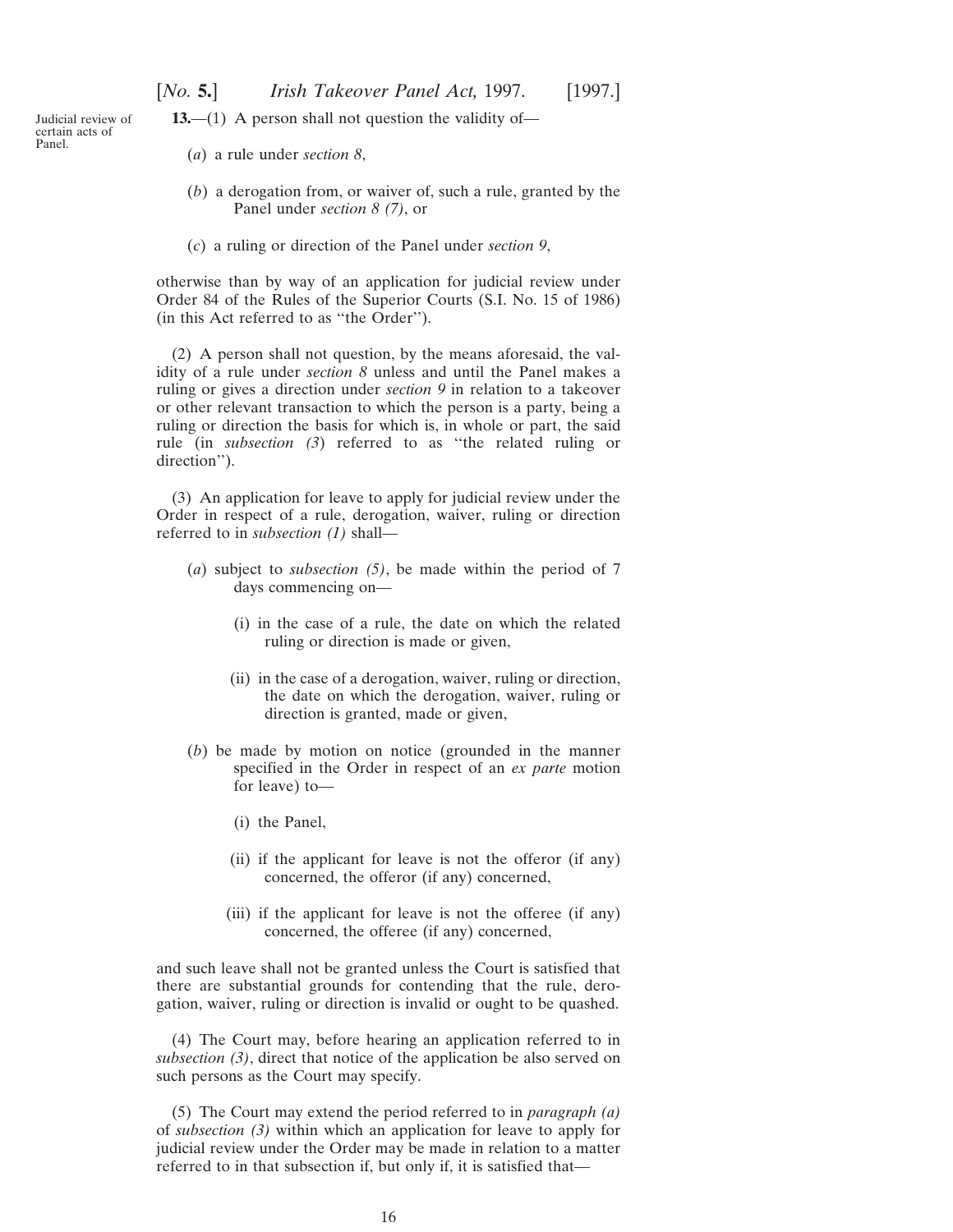- <span id="page-16-0"></span>(*a*) the failure by the applicant for the extension to make such S.13 an application for leave within the period aforesaid was not due to any neglect or default of that person or any person acting on his or her behalf, and
- (*b*) the extension of the period aforesaid would not result in an injustice being done to any other person concerned in the matter and for this purpose the Court shall have regard to—
	- (i) where appropriate, the length of time that has elapsed since any takeover or other relevant transaction to which the rule, derogation, waiver, ruling or direction, the subject of the intended application for leave, relates, or any step of a substantial nature in the effecting of such a takeover or other relevant transaction, has been completed,
	- (ii) the nature of the relief that could ultimately be granted to the applicant for the extension on an application for judicial review under the Order; for the purpose of this subparagraph the Court shall, in particular, have regard to the terms of *section 15*.

(6) The determination of the Court of an application for leave to apply for judicial review as aforesaid or of an application for such judicial review shall be final and no appeal shall lie from the decision of the Court to the Supreme Court in either case save with the leave of the Court which leave shall only be granted where the Court certifies that its decision involves a point of law of exceptional public importance and that it is desirable in the public interest that an appeal should be taken to the Supreme Court.

(7) *Subsection (6)* shall not apply to a decision of the Court in so far as it involves a question as to the validity of any law having regard to the provisions of the Constitution.

(8) Notwithstanding that an application for leave to apply for judicial review under the Order, or an application for such judicial review, is pending or the period specified in *subsection (3)* within which such an application for leave may be made has not expired, the Panel may apply to the Court for, and the Court may grant, an order providing for such interim or interlocutory relief in the matter concerned as is appropriate in the circumstances.

(9) References in this section to a ruling or direction of the Panel under *section 9* shall be construed as including references to a decision of the Panel under that section to revoke or suspend such a ruling or direction.

**14.**—(1) Each of the following, namely—

- (*a*) an appeal under *section 10 (4)*,
- (*b*) an application—
	- (i) under *section 12*, or
	- (ii) for leave to apply for judicial review under the Order in respect of a rule, derogation, waiver, ruling or direction referred to in *section 13 (1)*, or an application for such judicial review,

Provisions with respect to appeals, applications, etc.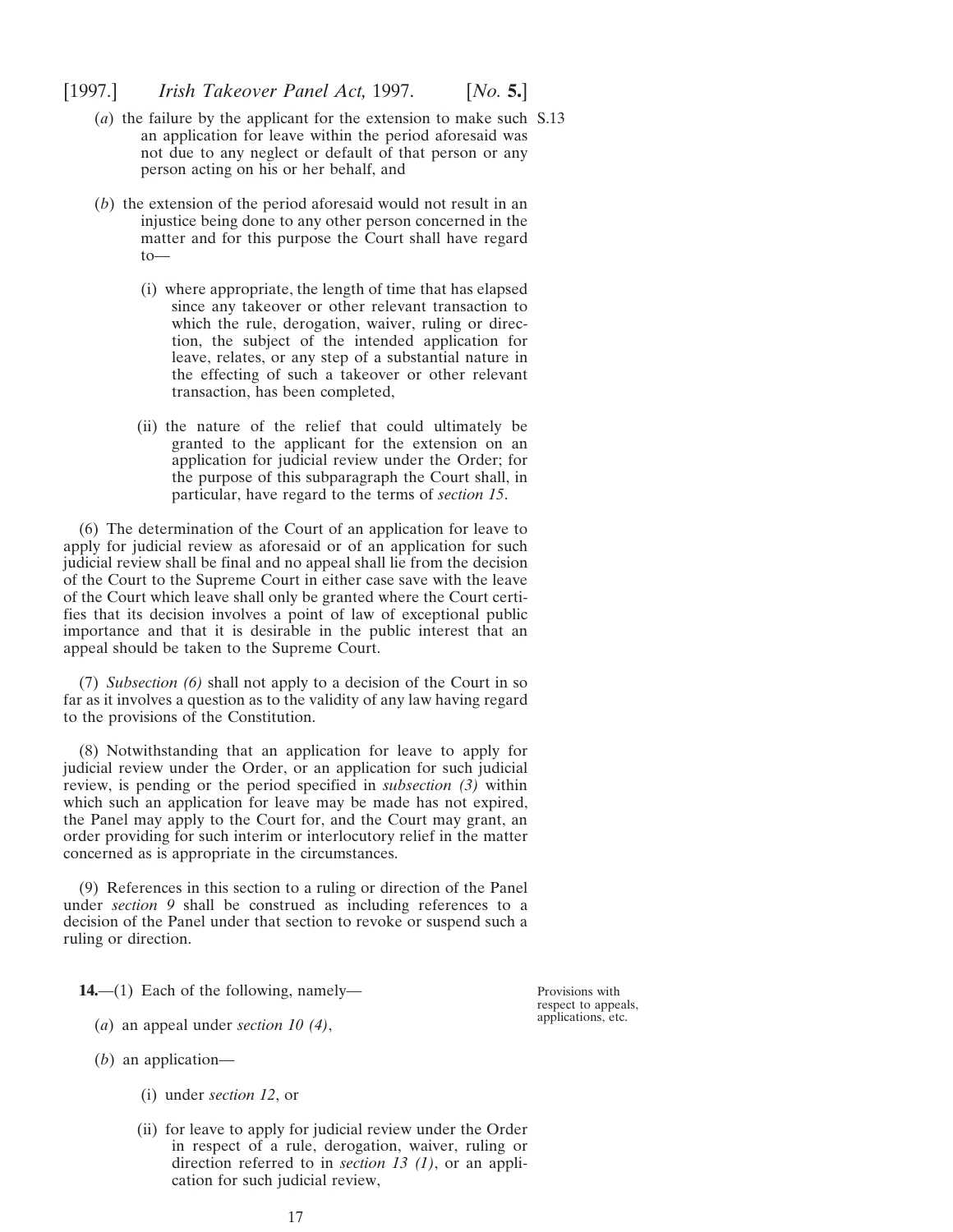[*No.* **5.**] *Irish Takeover Panel Act,* 1997. [1997.] shall be heard by one judge of the Court and the President of the Court shall from time to time make arrangements for securing that all appeals and applications as aforesaid shall, so far as practicable, be heard by the same judge.

(2) The whole or part of any proceedings in relation to an appeal or application as aforesaid may be heard otherwise than in public if the Court, in the interests of justice, considers that the interests of any party concerned or of any company, a transaction or proposed transaction affecting the securities of which is the subject of the appeal or application, so require.

Effect of Act as respects certain transactions. **15.**—Without prejudice to the powers of the Court under *section 12*, nothing in this Act or an instrument thereunder shall operate to invalidate, or to confer on any person a right to have rescinded or otherwise set aside (including on an application for judicial review under the Order), a transaction that—

- (*a*) has been carried out otherwise than in accordance with the scheduled principles, a rule under *section 8* or a ruling or direction under *section 9*, or
- (*b*) has been carried out in accordance with a rule, ruling or direction as aforesaid which is subsequently declared invalid or quashed on an application for judicial review under the Order.

Power of Panel to impose charges.

<span id="page-17-0"></span>S.14

**16.**—(1) The Panel may, for the purpose of defraying the expenses incurred by it in performing its functions under this Act, impose charges at such rates as are from time to time determined by it with the consent of the Minister—

- (*a*) on relevant companies,
- (*b*) on a person (not being a relevant company) in respect of an offer made by that person,
- (*c*) on any person in respect of a dealing he or she has in the securities of a relevant company,
- (*d*) on any person in respect of a document furnished by him or her to the Panel, in accordance with rules under *section 8*, in relation to a takeover or other relevant transaction,
- (*e*) on any person in respect of a document furnished by him or her to the Panel in relation to any proceedings of the Panel concerning a takeover or other relevant transaction.

(2) The Minister shall, where he or she considers it appropriate to do so, consult with any persons who are, in the Minister's opinion, interested in the matter before he or she consents to any determination by the Panel of rates of charges under *subsection (1)*.

(3) Any expenses incurred—

(*a*) by one or more members of the Panel in the doing of an act (including in the doing of an act expressed to be done by, or on behalf of, the ''Irish Takeover Panel'') before the formation of the Panel, or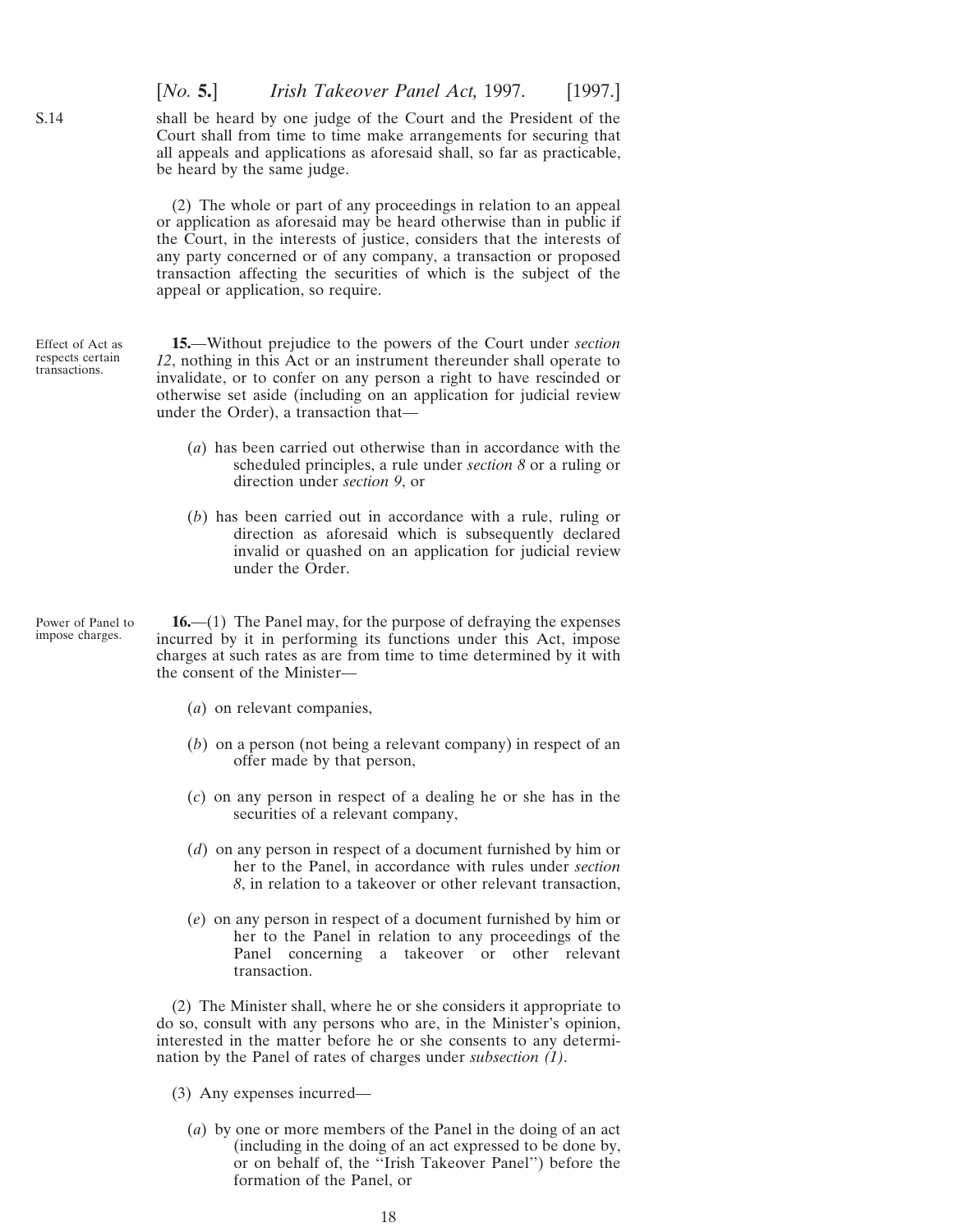<span id="page-18-0"></span>(*b*) by any other person in the doing, on behalf of one or more S.16 such members (including on behalf of such a member or members purporting to act as the ''Irish Takeover Panel''), of an act before the formation of the Panel,

shall, if the said act is ratified by the Panel after its formation, be deemed, for the purposes of this section, to be expenses incurred by the Panel in performing its functions under this Act.

(4) Charges imposed by the Panel under *subsection (1)* shall be recoverable by the Panel from the person on whom they have been imposed as a simple contract debt in any court of competent jurisdiction.

**17.**—(1) Subject to *subsection* (2), information obtained by virtue Obligations of of the performance by the Panel of any of its functions under this professional Act which has not otherwise come to the notice of members of the public shall not be disclosed, save in accordance with law, by any person, including any of the following, namely—

secrecy.

- (*a*) a member or director of the Panel,
- (*b*) a professional or other adviser to the Panel,
- (*c*) any person employed or formerly employed by the Panel.

(2) *Subsection (1)* shall not apply to the disclosure of information by the Panel—

- (*a*) where such disclosure is necessary to enable the Panel to state the grounds on which it has made any ruling or given any direction under *section 9* or on which it has advised, admonished or censured a person under *section 10*,
- (*b*) where such disclosure is made to—
	- (i) the Minister,
	- (ii) the Garda Síochána,
	- (iii) the Director of Public Prosecutions,
	- (iv) an inspector appointed under any enactment,
	- (v) a stock exchange for the purpose of assisting it in the orderly and proper supervision of any financial market,
	- (vi) the Central Bank,
	- (vii) any person performing functions in another state which are similar to the functions of the Panel, or
	- (viii) such other person as may be prescribed.

(3) A person who contravenes *subsection (1)* shall be guilty of an offence.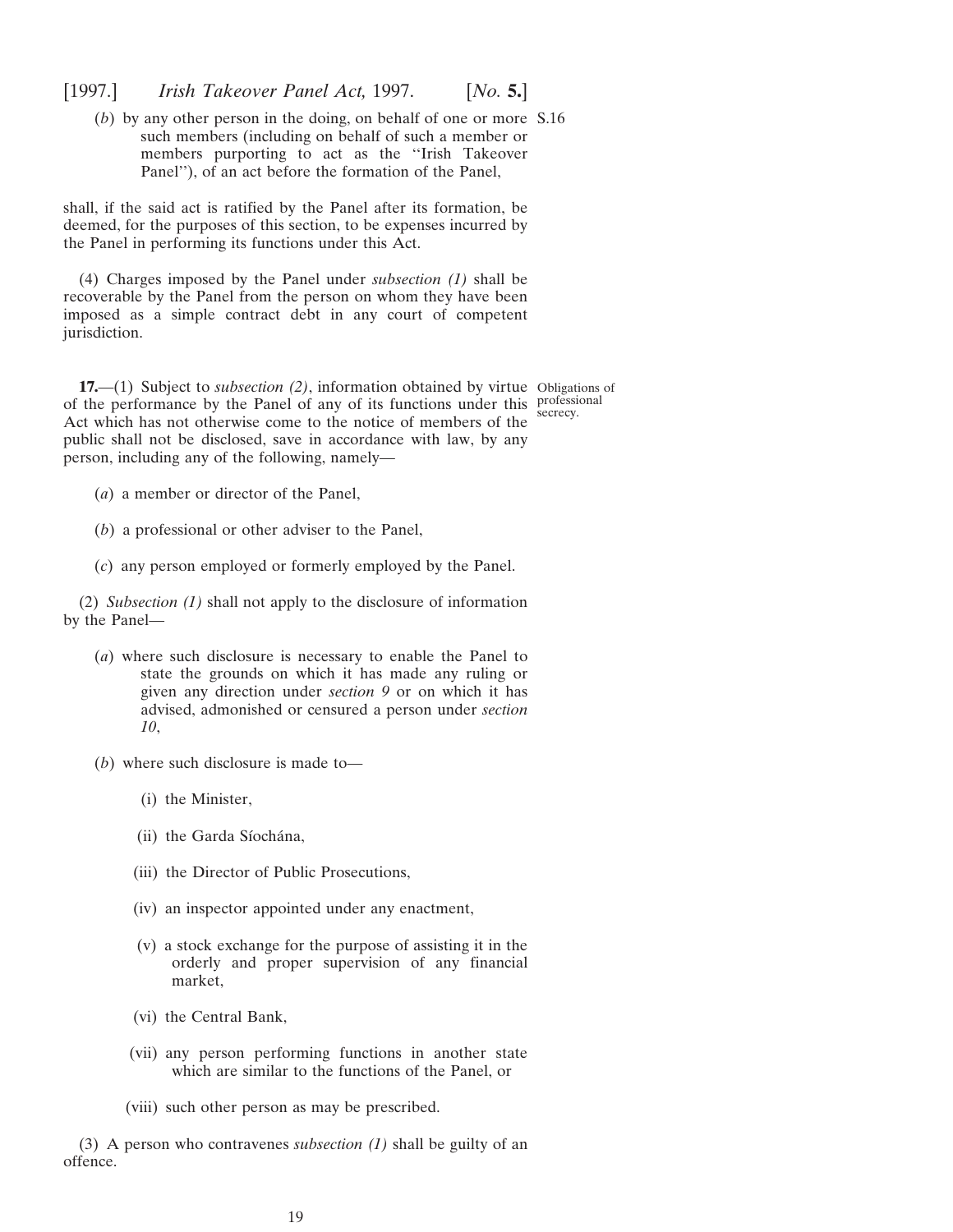<span id="page-19-0"></span>Saving for privileged information. [*No.* **5.**] *Irish Takeover Panel Act,* 1997. [1997.]

**18.**—(1) Nothing in this Act shall compel the disclosure or production by any person of any information or document which he or she would, were the information or document required to be disclosed or produced by him or her in legal proceedings, be entitled to refuse to disclose or produce on the grounds of legal professional privilege.

(2) This section is in addition to *section 11 (4)*.

Annual report. **19.**—(1) The Panel shall, as soon as may be, but not later than 4 months, after the end of each financial year, make a report in writing to the Minister of its activities during that year and the Minister shall cause copies of the report to be laid before each House of the Oireachtas not later than 6 months after the end of that year.

> (2) The Minister may, after consultation with the Panel, prescribe the form of a report under this section and the manner in which any matter is to be addressed in such a report:

> Provided that the Minister shall not exercise his or her power under this section in such a manner as to require the disclosure of information which could materially injure or unfairly prejudice the legitimate interests of any person.

Liability of Panel for acts, omissions etc.

**20.**—(1) Neither the Panel nor any member, director, other officer or employee of the Panel shall be liable in damages in respect of anything done or omitted to be done by it or him or her in the performance of its or his or her functions under this Act unless the act or omission concerned was done or made in bad faith.

- (2) (*a*) Without prejudice to the generality of *subsection (1)*, neither the Panel nor any other person mentioned in that subsection shall be liable in damages in respect of any ruling, direction, report, statement or notice made, given, prepared, published or served by it unless the ruling, direction or other matter aforesaid was made, given, prepared, published or served in bad faith.
	- (*b*) In this subsection ''statement'' includes any advice, admonition or censure given or administered by the Panel under *section 10 (2)*.

(3) The appointment by any person referred to in *paragraph (b)* or *(c) of section 6 (1)* (''the appointer'') of a person as a director of the Panel shall not render the appointer liable in damages in respect of anything done or omitted to be done by that director in the performance of his or her functions under this Act nor shall the fact of such appointment be held to create any duty owed by the appointer to any person to supervise or superintend the performance by that director of those functions.

(4) Without prejudice to *subsection (5)*, the Panel may, subject to the provisions of any enactment or rule of law, indemnify any member, director, officer or employee of the Panel in respect of anything done or omitted to be done by him or her in the carrying out of his or her duties as such member, director, officer or employee.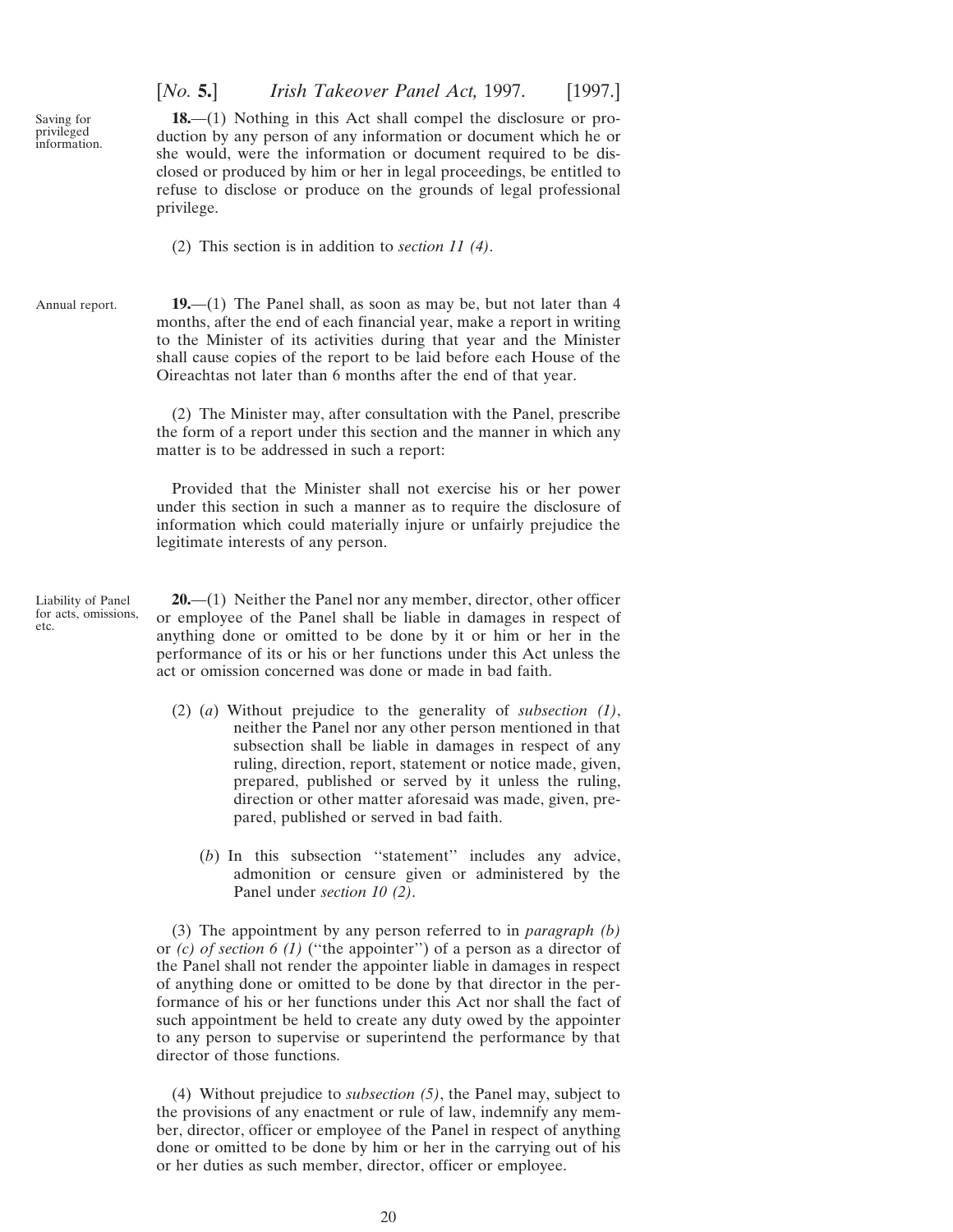<span id="page-20-0"></span>(5) The Panel may indemnify any member, director, officer or S.20 employee of the Panel in respect of any liability on his or her part to pay damages or costs by reason of anything done or omitted to be done by him or her in the carrying out of his or her duties as such member, director, officer or employee, being a liability that—

- (*a*) has been determined in proceedings before a court or tribunal of another state or arises by virtue of an agreement entered into in settlement of proceedings before such a court or tribunal, and
- (*b*) would not have been determined if the provisions of this section had been applied in those proceedings by the court or tribunal or, as the case may be, would not have been the subject of an agreement as aforesaid but for the reliance, in good faith, by the member or other person aforesaid on any legal opinion or advice to the effect that the provisions of this section would not be applied by the court or tribunal in those proceedings.

(6) Part II of the Second Schedule to the Defamation Act, 1961, (which specifies statements that carry qualified privilege subject to explanation or contradiction) is hereby amended by the addition of the following paragraph after paragraph 5:

''6. (1) A copy or fair and accurate report or summary of any ruling, direction, report, investigation, statement or notice made, given, prepared, published or served by the Irish Takeover Panel.

(2) In this paragraph 'statement' includes any advice, admonition or censure given or administered by the Irish Takeover Panel under *section 10 (2)* of the *Irish Takeover Panel Act, 1997*.

(3) Nothing in this paragraph or any other provision of this Act shall prejudice the provisions of *section 20* of the *Irish Takeover Panel Act, 1997*.''.

**21.**—The Panel may, where it considers it necessary to make such Panel may request a request in order properly to perform its functions under this Act certain reports to the furnished to it. in relation to a particular matter, request—

- 
- (*a*) an inspector appointed under section 7, 8 or 14 of the Act of 1990 who has made a report to the Court or, as the case may be, the Minister under the said section 7, 8 or 14; or
- (*b*) a relevant authority of a recognised stock exchange (within the meaning of Part V of the Act of 1990) which has made a report to the Director of Public Prosecutions under section 115 (1) of the Act of 1990;

to furnish a copy of that report to it and the said inspector or relevant authority shall comply with such a request.

**22.**—(1) The Minister may make regulations prescribing any mat-Regulations.ter or thing which is referred to in this Act as prescribed or to be prescribed.

(2) Every regulation made by the Minister under this Act (other than a regulation referred to in *subsection (3)*) shall be laid before each House of the Oireachtas as soon as may be after it is made and,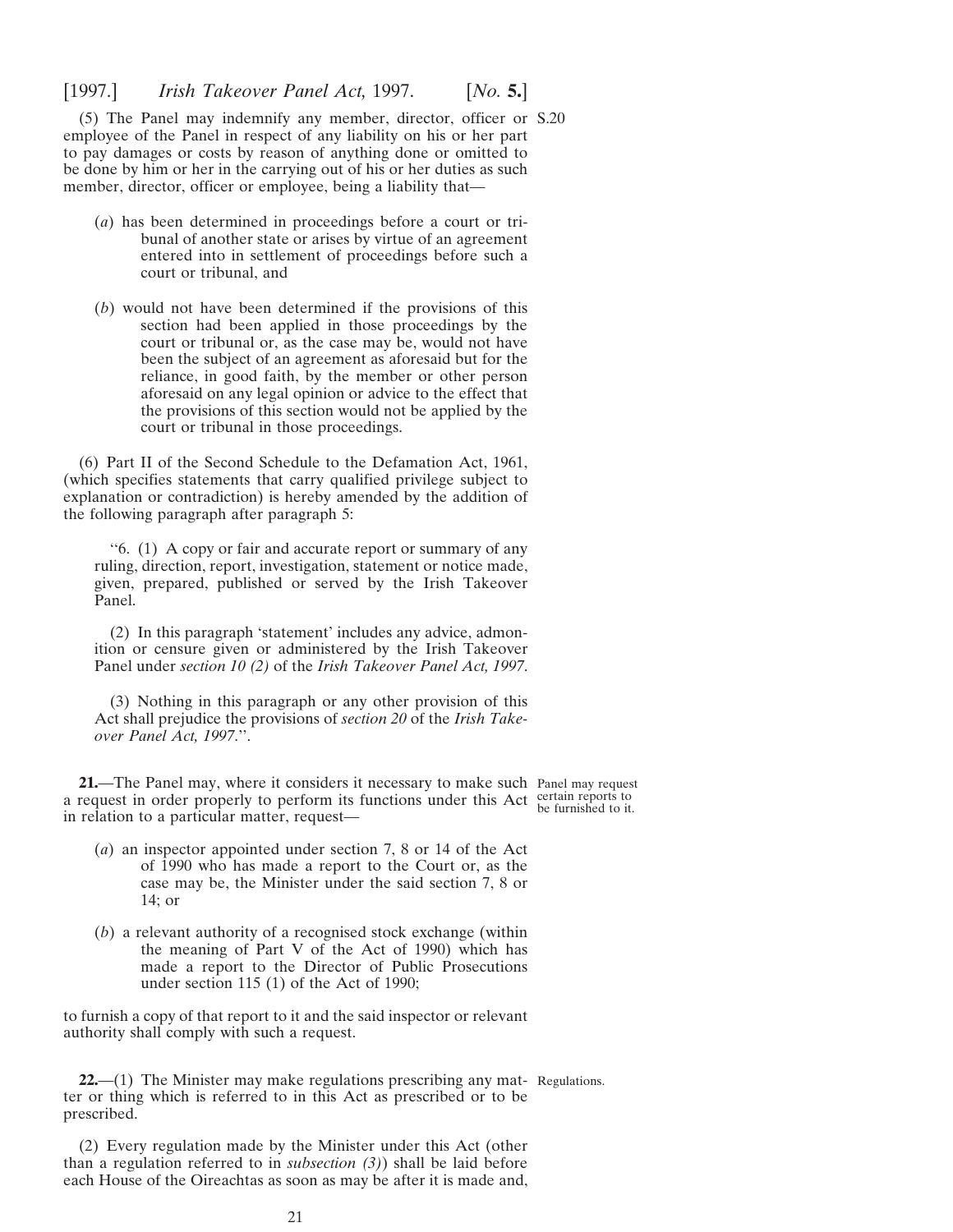if a resolution annulling the regulation is passed by either such House within the next subsequent 21 days on which that House has sat after the regulation is laid before it, the regulation shall be annulled accordingly, but without prejudice to the validity of anything previously done thereunder.

[*No.* **5.**] *Irish Takeover Panel Act,* 1997. [1997.]

(3) Where regulations under *subsection (1)* for the purpose of the definition of "control'' in *section 1 (1)* or of *section 2 (c)*, or under *section 7 (3)*, are proposed to be made, a draft of the regulations shall be laid before each House of the Oireachtas and the regulations shall not be made until a resolution approving of the draft has been passed by each such House.

- Judicial notice to be taken of seal of Panel. **23.**—Judicial notice shall be taken of the seal of the Panel and every document purporting to be an instrument made by the Panel and to be sealed with the seal of the Panel (purporting to be authenticated in accordance with the articles of association of the Panel) shall be received in evidence and be deemed to be such instrument without proof unless the contrary is shown.
- Service of notices. **24.**—(1) Where a notice, direction or other document is authorised or required by this Act or an instrument made thereunder to be served on or given to a person, it shall, unless otherwise specified in this Act or the instrument, be addressed to him or her and shall be served on or given to him or her in one of the following ways—
	- (*a*) by addressing it to the person by name and delivering it to him or her;
	- (*b*) by leaving it at the address at which the person ordinarily resides or, in a case in which an address for service has been furnished, at that address (hereafter in this section referred to as ''an address for service'');
	- (*c*) by sending it by ordinary prepaid post addressed to the person at the address at which he or she ordinarily resides or at an address for service; or
	- (*d*) in any case where the Panel considers the immediate service or giving of it is required, by sending it, by means of a facsimile machine, to a device or facility for the reception of facsimiles located at the address at which the person ordinarily resides or at an address for service.

(2) For the purposes of this section, a company registered under the Companies Acts, 1963 to 1990, shall be deemed to be ordinarily resident at its registered office, and every other body corporate and every unincorporated body shall be deemed to be ordinarily resident at its principal office or place of business.

Penalties and proceedings.

**25.**—(1) A person guilty of an offence under *section 11 (5)* or *17 (3)* shall be liable, on summary conviction, to a fine not exceeding £1,500 or to imprisonment for a term not exceeding 12 months or to both.

(2) Proceedings for an offence under *section 11 (5)* or *17 (3)* may be brought and prosecuted by the Panel.

(3) Notwithstanding section 10 (4) of the Petty Sessions (Ireland) Act, 1851, proceedings for an offence under *section 11 (5)* or *17 (3)* may be instituted within 2 years from the date of the offence.

<span id="page-21-0"></span>S.22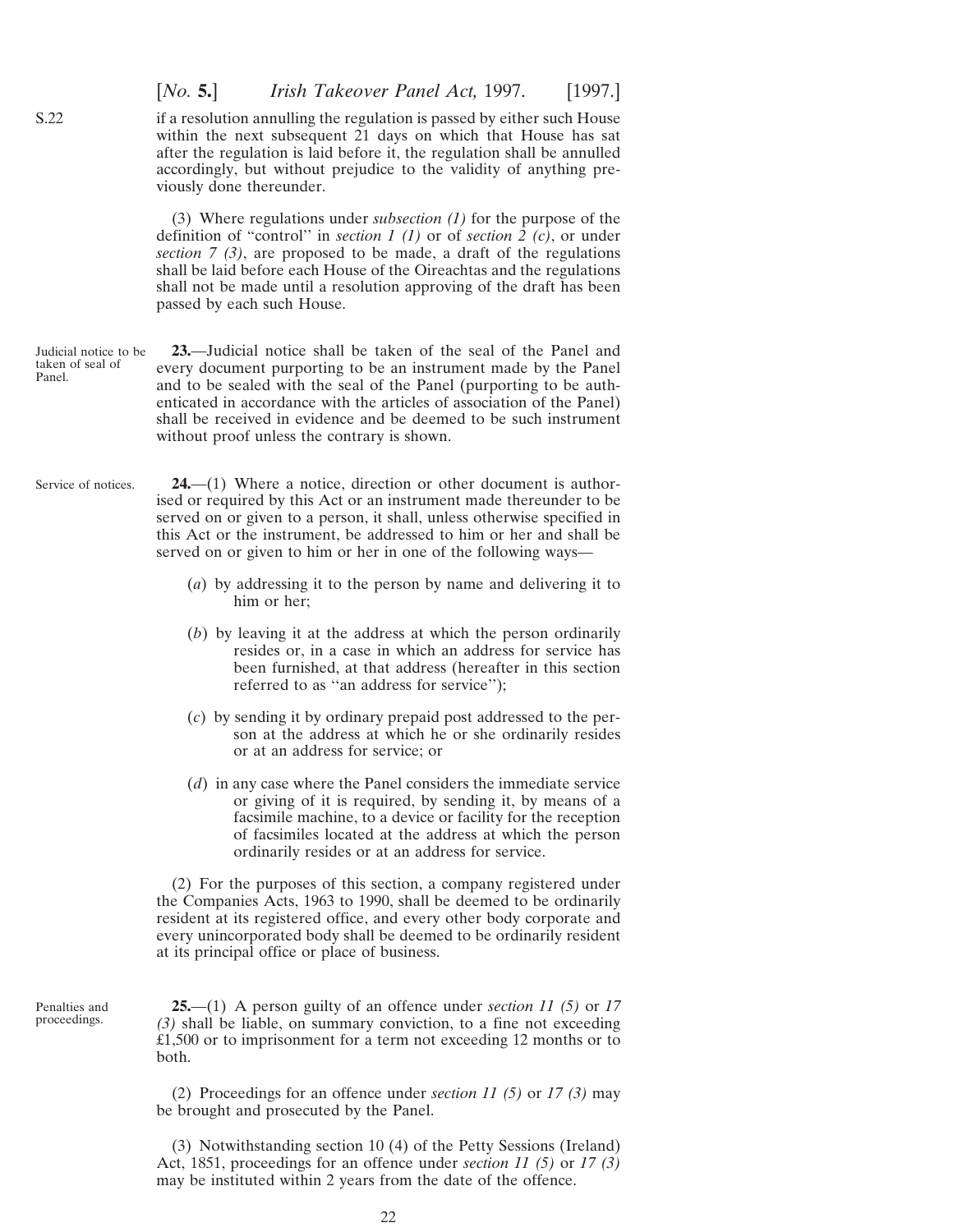<span id="page-22-0"></span>**26.**—The expenses incurred by the Minister in the administration Expenses. of this Act shall, to such extent as may be sanctioned by the Minister for Finance, be paid out of moneys provided by the Oireachtas.

**27.**—(1) This Act may be cited as the Irish Takeover Panel Act, Short title and 1997. commencement.

(2) This Act shall come into operation on such day or days as, by order or orders made by the Minister, may be fixed therefor, either generally or with reference to any particular purpose or provision and different days may be fixed for different purposes and different provisions.

#### SCHEDULE

*Section 1 (1).*

PRINCIPLES APPLICABLE TO THE CONDUCT OF TAKEOVERS, ETC.

1. All shareholders of the same class of the offeree shall be treated similarly by an offeror.

2. Where information is tendered by the offeror or offeree or their respective advisers to shareholders of the offeree in the course of any offer it shall be made available equally to all of the shareholders who may accept the offer.

3. No offer shall be made and no announcement of a proposed offer shall be made save after careful and responsible consideration of the matter by the offeror and any advisers of the offeror and only if the offeror and any advisers of the offeror are satisfied that the offeror will be able to implement the offer if it is accepted.

4. Shareholders to whom an offer is made shall be entitled to receive such information and advice as will enable them to make an informed decision on the offer. For that purpose the information and advice should be accurate and adequate and be furnished to the shareholders in a timely fashion.

5. It is the duty of all parties to a takeover or other relevant transaction to prevent the creation of a false market in any of the securities of the offeror or offeree and to refrain from any statement or conduct which could mislead shareholders or the market.

6. It is the duty of the directors of an offeree when an offer is made or when they have reason to believe that the making of an offer is imminent to refrain from doing anything as respects the conduct of the affairs of the offeree which might frustrate that offer or deprive shareholders of the opportunity of considering the merits of the offer, except upon the authority of those shareholders given in general meeting.

7. Directors of the offeree shall give careful consideration before they enter into any commitment with an offeror (or any other person) which would restrict their freedom to advise shareholders of the offeree in the future.

8. The directors of the offeree and (if it is a company) of the offeror owe a duty to the offeree and the offeror respectively and to the respective shareholders of those companies to act in disregard to personal interest when giving advice and furnishing information in relation to the offer; in discharging that duty the said directors shall be bound to consider the interests of the shareholders as a whole.